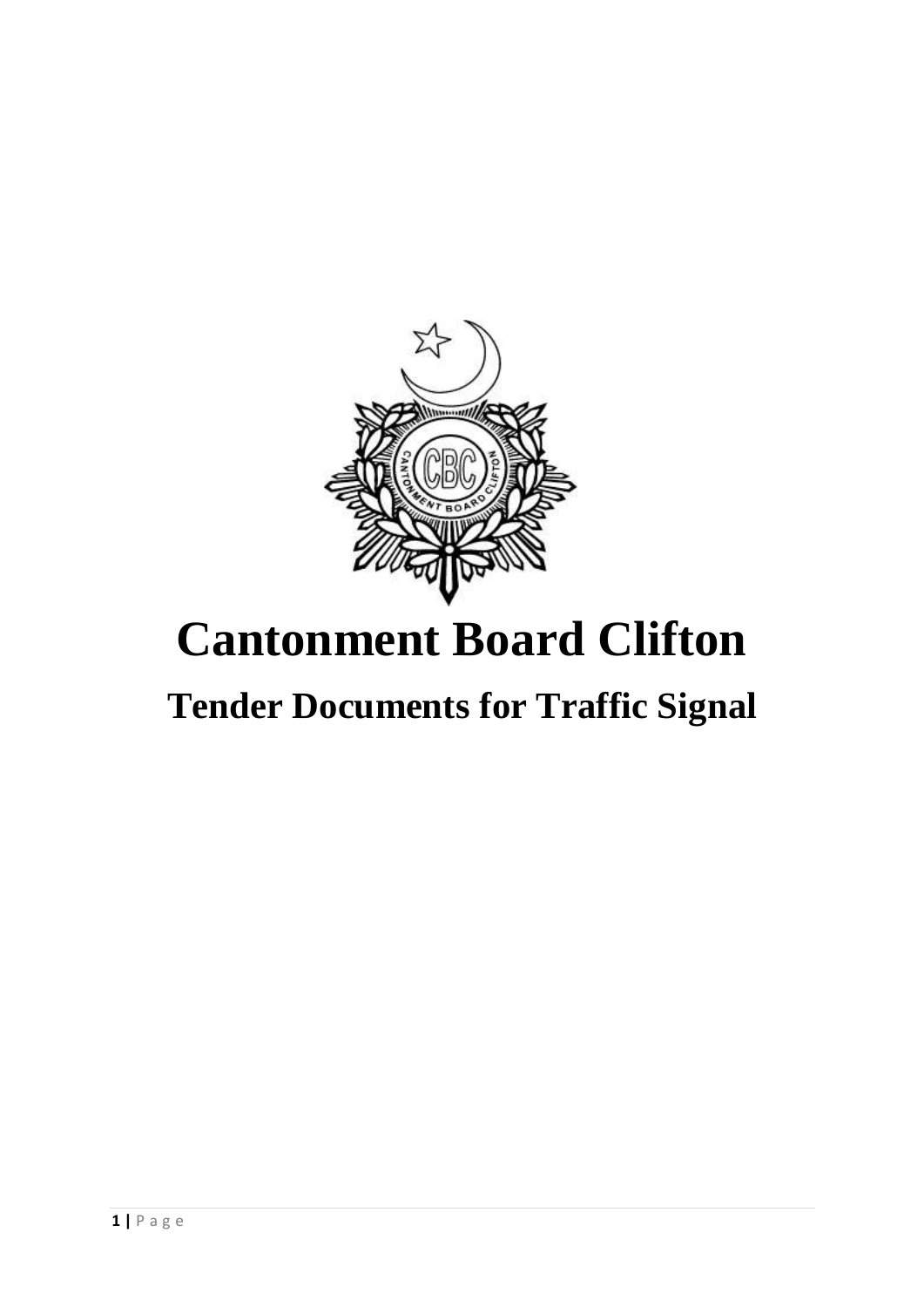#### **INDEX**

Tender Notice Bid Form/BOQ Instructions to the Bidders Technical Specifications Technical Bid Evaluation Criteria General Conditions of the Contract Agreement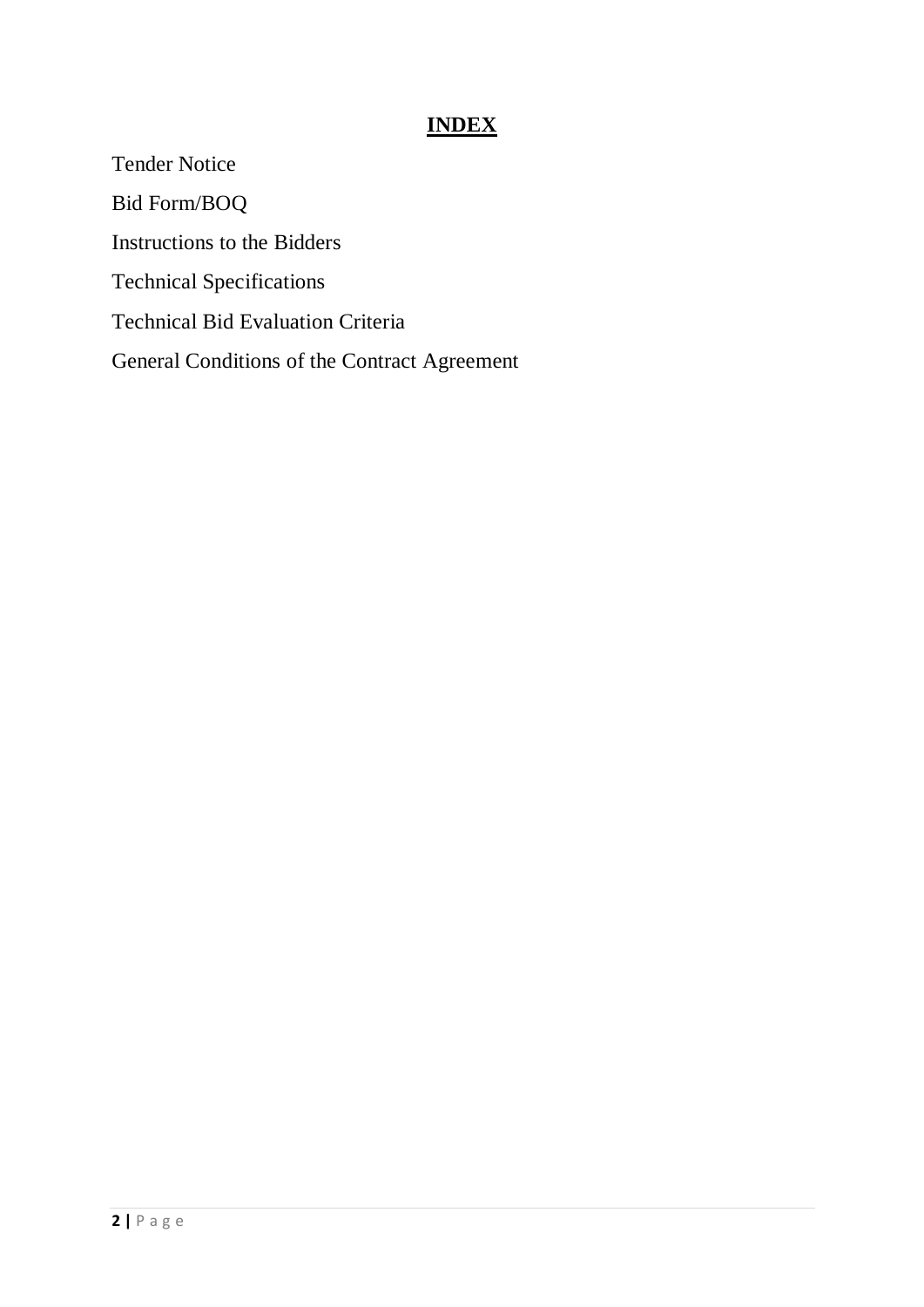#### **CANTONMENT BOARD CLIFTON**

#### **TENDER NOTICE**

Cantonment Board Clifton being procuring entity invites sealed bids for the supply / fixing of various traffic signals on the basis of **"Single Stage Two Envelope Procedure"** under Rule 36(b) of PPRA Rules 2004, from the sole distributers / original manufacturers and are on Active Taxpayers List of the Federal Board of Revenue for the following Project.

| S.<br>N <sub>o</sub> | <b>Name of Work</b>                                                                                               | <b>Estimated</b><br>Cost<br>(In Million) | <b>Bid Security /</b><br><b>Earnest</b><br>Money 2% of Document<br>estimated<br>(In Million) | <b>Bidding</b><br>fee | Date & time<br>оf<br>submission<br>of bids<br>(technical $\&$<br>financial<br>proposal) | Date &<br>time of<br>opening<br>(technical<br>proposal<br>bids) | Projec<br><b>Time</b><br>limit |
|----------------------|-------------------------------------------------------------------------------------------------------------------|------------------------------------------|----------------------------------------------------------------------------------------------|-----------------------|-----------------------------------------------------------------------------------------|-----------------------------------------------------------------|--------------------------------|
|                      | Improvement /<br><b>Rehabilitation of</b><br>8 Nos. traffic<br>signals at Kh-e-<br><b>Ittehad Phase-VI</b><br>DHA | 56.00                                    | 1.12                                                                                         | Rs: 2,000/-           | 11/11/2020<br>11:00 AM                                                                  | 11/11/2020<br>11:30 AM                                          | As per<br>work<br>order        |

#### **TERMS & CONDITIONS**

- 1. Tender / Bidding documents containing Invitation to the bid/Tender Notice, Instructions to bidders, Form of Bid, Conditions of Contract Agreement, Tender Drawings & Specifications, Bill of Quantities and Bid evaluation criteria etc. can be obtained on any working day during office hours from the office of Cantonment Board Clifton (CBC) CC-38, Street 10, Kh-e-Rahat, Phase-VI, DHA Karachi on or before closing date of tender bid. Price of the bidding documents is Rs 2,000/- (nonrefundable). Tender / bidding documents can also be downloaded from CBC website [www.cbc.gov.pk](http://www.cbc.gov.pk/)
- 2. 2% (two percent) earnest money /bid security of quoted bid cost must be accompanied in the shape of Call deposit in the name **Cantonment Board Clifton**, from Scheduled banks in accordance with the Rule 25 of PPRA Rules,2004 and subsequent amendments (if any). An Affidavit to the affect stating that 2% bid security /earnest money has been placed in financial proposals /bids must be attached in the technical proposals. Any bid security not validated from bank can result into penal consequences.
- 3. The Submission of Bids by the contractors implies that they are fully conversant with the, scope of work and term and conditions laid down in the tender / bid's documents.
- 4. The eligible contractors / firms are required to submit their Bids for work in separate sealed envelopes i.e. one envelope containing "**Technical Proposal**" of the contractors / firms, clearly marked as "**Technical Bid**" accompanied with respective bidding document fee, while the second envelope containing financial proposal / bid price, clearly marked as '**Financial Proposal**". Both Technical and Financial proposals / bids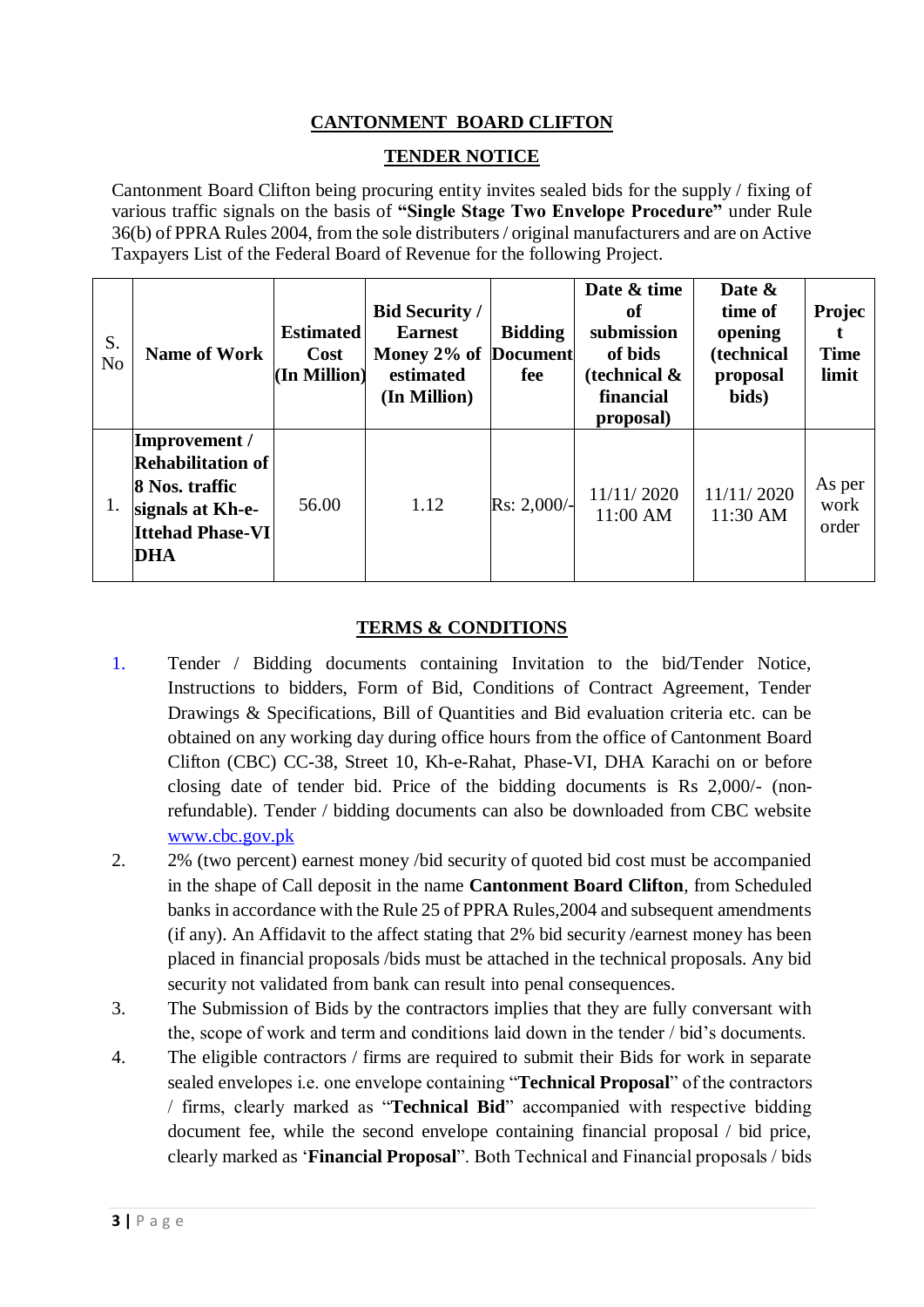will be placed in single sealed envelope and addressed & send to Cantonment Board Clifton.

- 5. Technical proposal must be numbered  $\&$  a table of contents inserted at beginning of the proposalshowing the table of contents of the proposal according to the numbered pages. All pages of Bids shall be signed & stamped by the bidder and seal be affixed along with the signatures / initials/ Stamp.
- 6. Contractor / Bidder black listed by Cantonment Board Clifton or involved in litigation or found to be indulged in corrupt or fraudulent practices will be considered non responsive by Cantonment Board Clifton being procuring entity.
- 7. The '**Technical Proposals/ Bids**" of the firms/ contractors will be evaluated will be eligible in accordance with laid down evaluation criteria based on the following documents to be provided in the bidding documents meant for submission of Technical Proposal.
	- I. Detail of projects of similar nature related to the above mentioned work undertaken by the firm in the last 5 years (in hand/ completed) supported by documentary evidence such as work orders / completion reports in original or attested copies.
- II. Financial status, Bank balance & certificate from the scheduled bank for the last 3 years.
- III. The Income Tax Certificate from the concerned department. Showing Tax payment regarding works / projects executed during last 3 years.
- IV. Details of technical staff for the proposed works, duly supported by attested credentials.
- V. An affidavit that the firm is not in dispute / litigation / arbitration with any Govt. / semi Govt. Department on the left over/ incomplete projects.
- VI. An affidavit is required to be provided with the technical bid regarding attachment of the bid security in the shape of Bank Guarantee or call deposit with the financial bid.
- VII. Incomplete Tender form will be Non responsive i.e. name of Firm, Quoted rates in words and in figures, signatures of the contractor and stamp of the firm.
- 8. Only upto two decimal digits (0.00) will be considered for evaluation of the quoted Rate. If any document submitted along with bid documents found false / bogus, the registration of the contractor / firm shall stand cancelled/ blacklisted in the light of enabling provisions of PPRA Rules 2004. Conditional / Incomplete bids shall not be acceptable.
- 9. The **Financial Bids / Proposals** of only technically responsive qualified bidders will be opened after evaluation of **Technical Bids** in the presence of bidders / their representatives (who may like to attend) in the office of the Cantonment Board Clifton on the date & time to be notified later on whereas the **Financial Bids** of technically non responsive bidders shall be retuned unopened to the respective contactors.
- 10. The contractors / bidders, who quote their bids / rates more than 10% below the Engineers estimates, shall submit performance guarantee equal to 10% of the estimated cost under rule 39 of PPRA Rules 2004.
- 11. Any Item not reflected in the BOQ and required at site, shall be paid in accordance with prevailing market rates with the approval of the procuring entity / Competent Authority.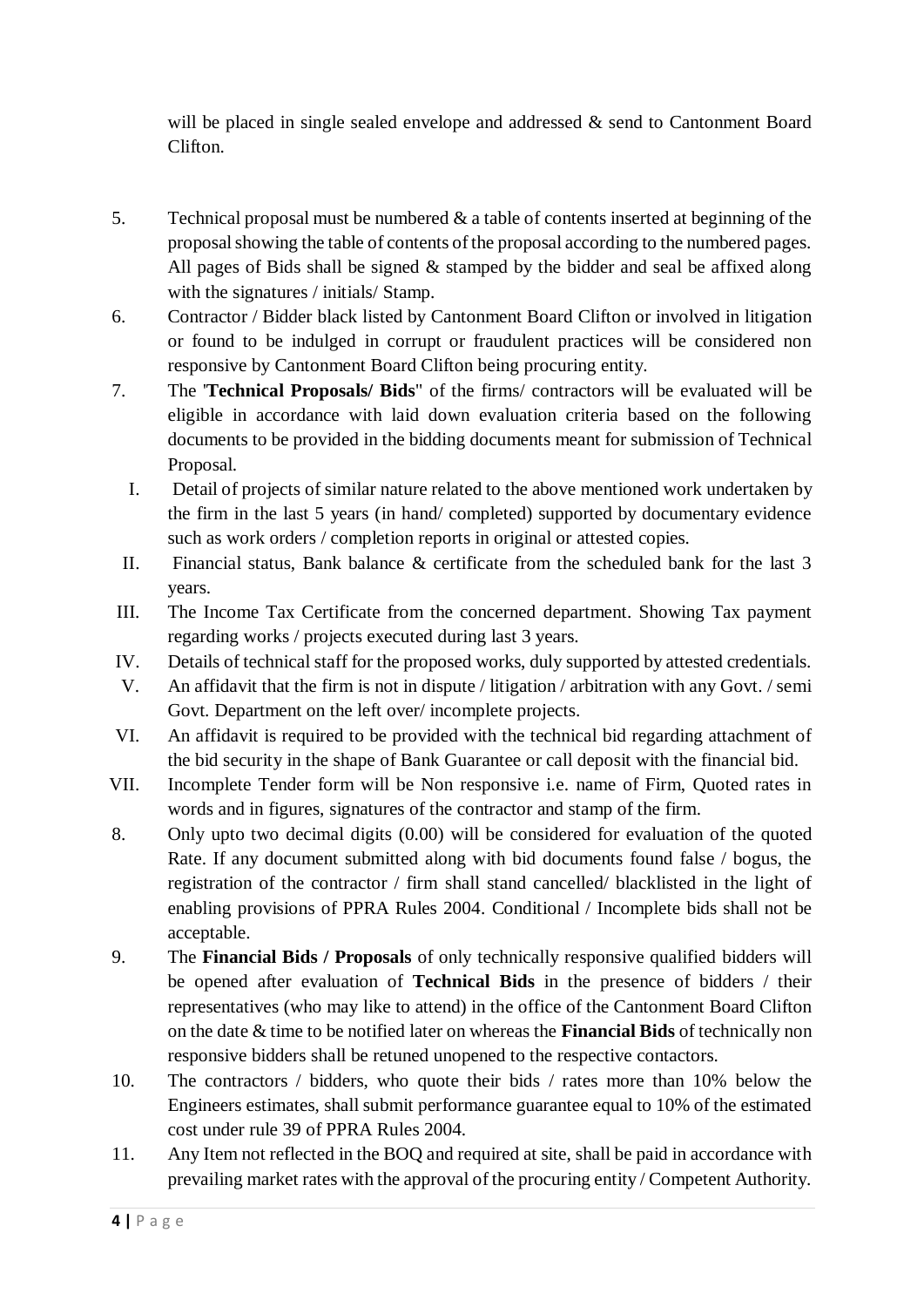- 12. All the governments taxes (Federal, Provincial  $\&$  any other) will be deducted as per prevailing government policy.
- 13. Incomplete/ disfiguring/ overwriting/ by hand/ delayed bids shall be declared nonresponsive.
- 14. Any bid received in the contravention of enabling provisions of PPRA Rules, 2004 will be declared non responsive by the procuring entity. Cantonment Board Clifton being procuring entity reserves the right to accept or reject any tender / bid on technical / administrative grounds under Rule 33 (l) Rules, 2004.
- 15. Other terms & conditions pertaining to the works can be seen in the Office of the Cantonment Board Clifton at any working day during office hours.
- 16. As per PPRA Rule 33, the procuring agency may reject all bids or proposals at any time prior to the acceptance of a bid or proposal. The procuring agency shall upon request communicate to any supplier or contractor who submitted a bid or proposal, the grounds for its rejection of all bids or proposals, but is not required to justify those grounds.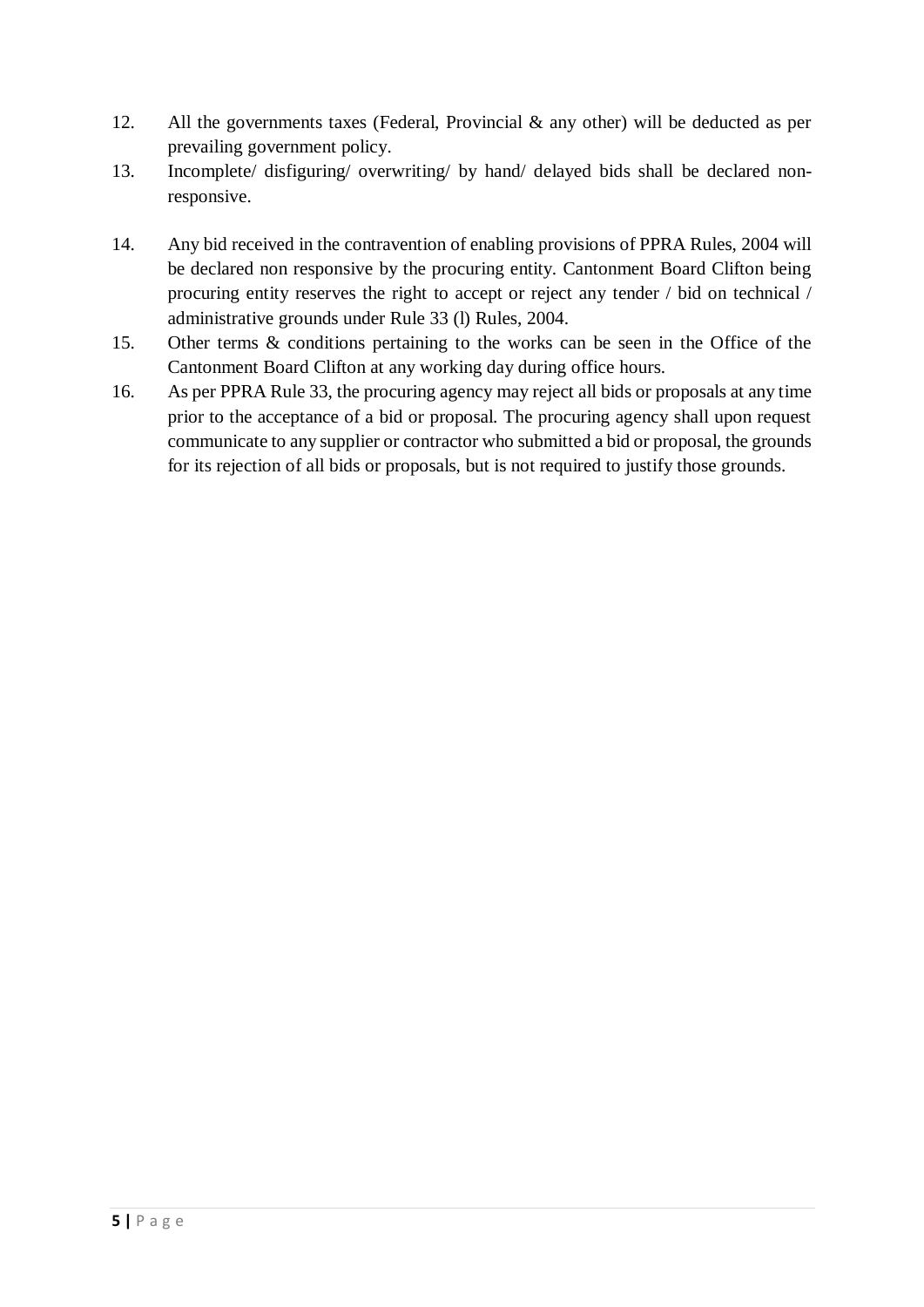### **SUPPLY, INSTALLATION AND COMMISSIONING OF TRAFFIC SIGNALS AT KHA-E-ITTEHAD**

#### **1. Project Objective:**

Cantonment Board Clifton intends to Install, traffic signals for 08 crossing at Kha-e-Ittehad, Phase-VI, DHA.

Cantonment Board Clifton invites sealed bids from sole distributors/original manufacturer holding valid PEC registration Certificate in relevant PEC Category with minimum experience of 5 years in Urban Traffic Management Systems to be installed at various intersections of Cantonment Board Clifton.

#### **2.1. MANDATE OF CONTRACT**

2.1.1. Traffic Survey at all Intersections before execution of work and submission of drawings showing geometry of the intersections and proposed work.

2.1.2. Supply, Installation and commissioning of traffic signals at 08 Nos. intersections complete in all respect.

2.1.3 Submission of Bill alongwith as built detail drawings of all intersections covering all components of projects / BOQ items.

#### **2.2. GENERAL CONDITION**

- I. Detail of projects of similar nature related to the above mentioned work undertaken by the firm in the last 5 years (in hand/ completed) supported by documentary evidence such as work orders / completion reports in original or attested copies.
- II. Financial status, Bank balance & certificate from the scheduled bank for the last 3 years.
- III. The Income Tax Certificate from the concerned department. Showing Tax payment regarding works / projects executed during last 3 years.
- IV. Details of technical staff for the proposed works, duly supported by attested credentials.
- V. An affidavit that the firm is not in dispute / litigation / arbitration with any Govt. / semi Govt. Department on the left over/ incomplete projects.
- VI. An affidavit is required to be provided with the technical bid regarding attachment of the bid security in the shape of Bank Guarantee or call deposit with the financial bid.
- VII. Incomplete Tender form will be Non responsive i.e. name of Firm, Quoted rates in words and in figures, signatures of the contractor and stamp of the firm.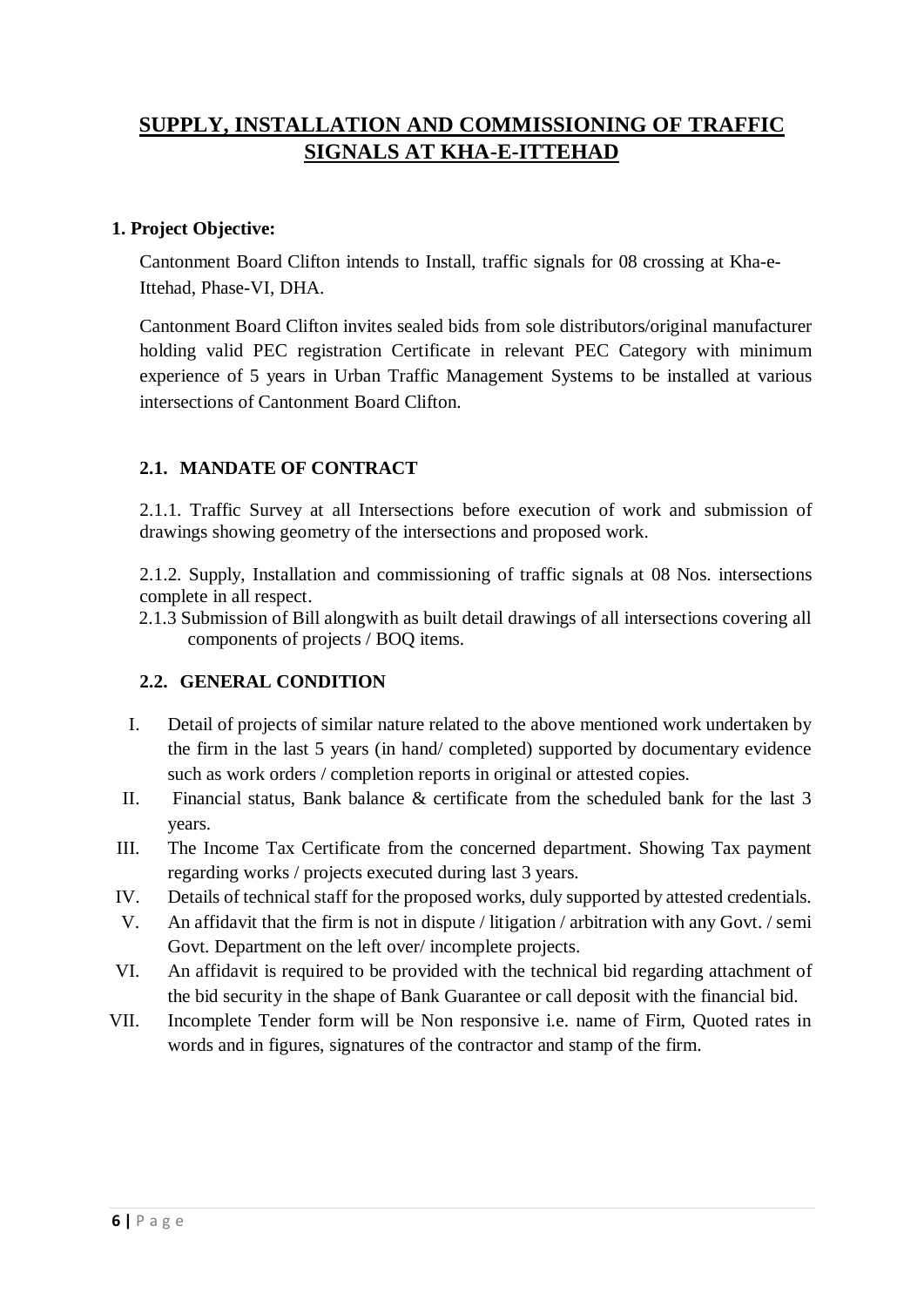#### **2.3. INSTRUCTIONS TO THE BIDDER**

For the bidding, you are required to quote bids through SINGLE STAGE-Two envelopes procedure as outlined in rule 36 (b) of the PPRA Rules, 2004

- 2.3.1. Part I "Technical Offer": It should exclusively give technical details and literatures / brochures of the offered products related to project, allied equipment; validity date; methodology and schedule of execution; It must not indicate price, costs etc. An Affidavit to the affect stating that 2% bid security /earnest money has been placed in financial proposals /bids must be attached in the technical proposals. Any bid security not validated from bank can result into penal consequences.
- 2.3.2. Part II "Financial Offer": It should indicate the commercial terms e.g. Financial Proposal as per BOQ. Both Technical & Financial Proposal packets should be placed in Single Sealed Envelope separately.
- 2.3.3. The bids must remain valid for, at least 120 days from the date of open of tenders.
- 2.3.4. The bids should hold good for any reduced or enhanced scope of work without notice.
- 2.3.5. Conditional offers or alternative offers are likely to be ignored.

2.3.6 The quantity of various items as mentioned in BOQ may varies (increase/decrease) and payment shall be made against work done accordingly. Rates of any items not covered in BOQ and are required to be executed at site shall be paid on prevailing market rates.

#### **2.4. TENDER DOCUMENTS**

The tender document can be obtained on payment of non-refundable fee of Rs.2000 in favor of: CEO, Cantt. Board Clifton.

#### **2.5. EARNEST MONEY**

Earnest money at the rate of 2% of the bid value, should accompany financial offer in the shape of Deposit at Call Receipt, from a scheduled Bank drawn in favor of CEO, CBC, Karachi.

Tenders received without Bid Money will be rejected.

Earnest money of the unsuccessful tenderers will be returned to unsuccessful bidders. Earnest money of the successful tenderer will be retained until the contract is finalized as security deposit.

#### **2.6. SUBMISSION OF TENDER**

2.6.1. Tenders will be opened at 1130 hours on 11-11-2020 and must drop in the tender box on or before that time. The tender received late will not be entertained. You may witness the opening of the tender if you so desire. If a representative is deputed, he should bring a letter of authority from you. No cutting / over writing will be entertained.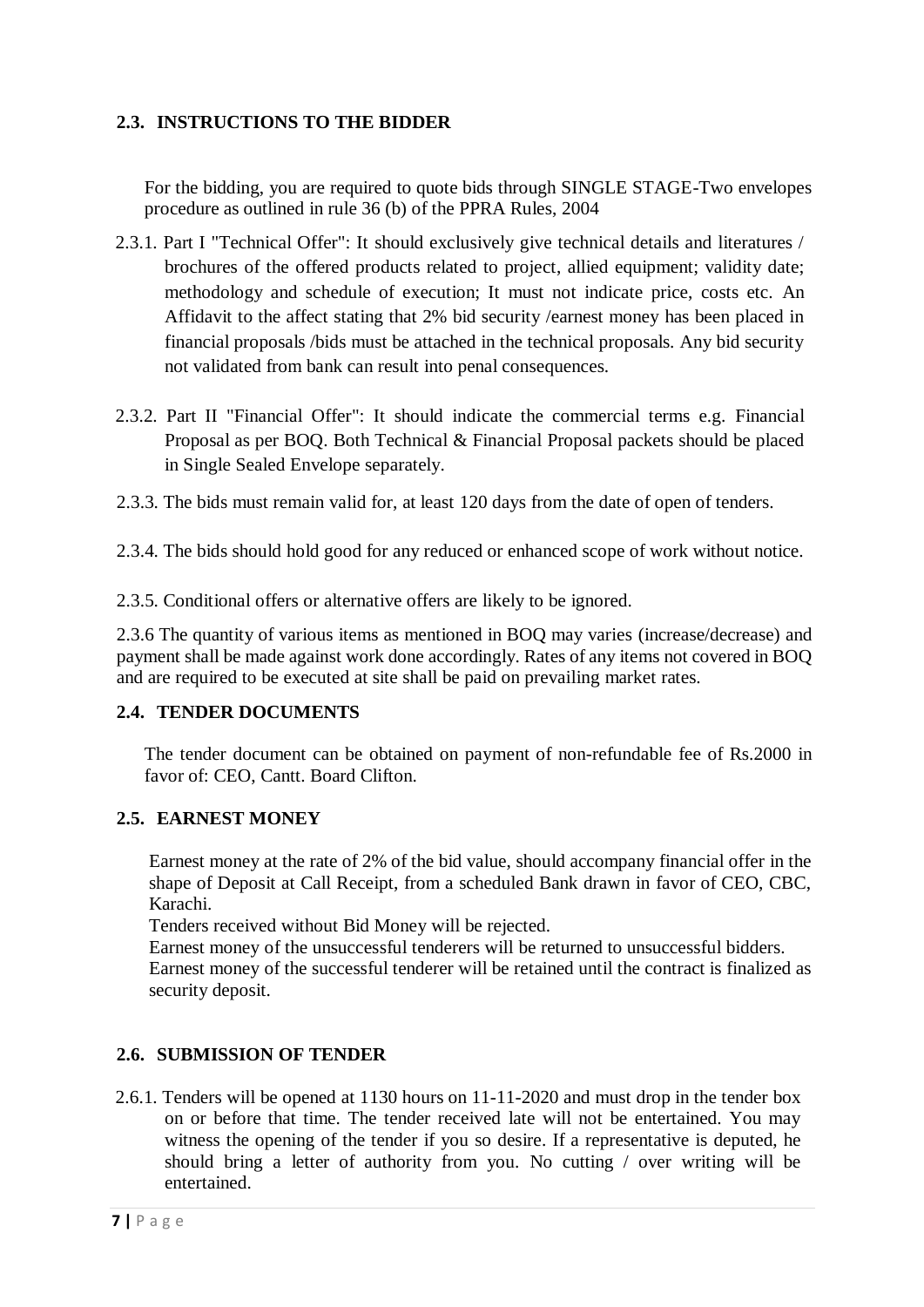2.6.2. Only one tender should be included in one envelope. The outside of the envelope should be inscribed with Name of work and date of advertisement Tender to be opened on: 11-11-2020.

#### **2.7. ADDRESS**

Office of Cantonment Board Clifton, 38 CC, Street 10, Phase 6 DHA, Karachi

#### **2.8. ACCEPTANCE OF OFFERS**

As per PPRA Rule 33, the procuring agency may reject all bids or proposals at any time prior to the acceptance of a bid or proposal. The procuring agency shall upon request communicate to any supplier or contractor who submitted a bid or proposal, the grounds for its rejection of all bids or proposals, but is not required to justify those grounds.

#### **2.9 COMMENCEMENT OF WORK**

The bidder shall start the work immediately after receipt of Work Order by Cantonment Board Clifton.

#### **2.10. DEFECT LIABILITY PERIOD**

The contractor shall furnish written guarantee against performance of the each component such guarantee shall be for replacement / repair of a part or whole equipment, which may be found defective in material or workmanship. The guarantee shall cover a minimum period of three years from the date of commissioning.

#### 2.11 **BID VALIDITY**

120 days. No. cutting/over writing alowed.

#### **2.12 AGREEMENT**

The bidder whose rates are accepted by the Cantonment Board shall have to execute an Agreement with Cantt Board Clifton at its own expense.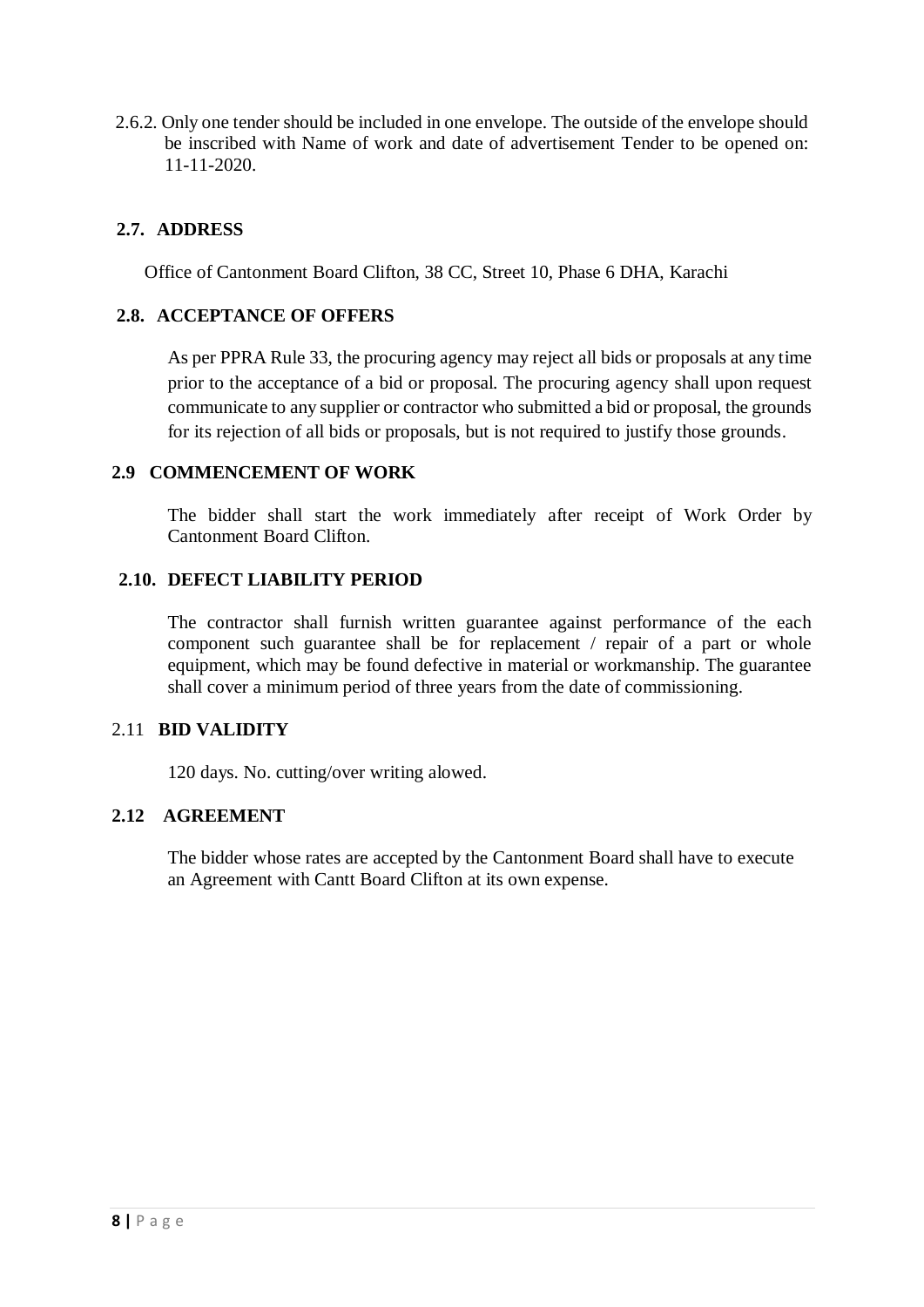#### **3. TECHNICAL SPECIFICATIONS FOR SUPPLY INSTALLATION AND COMMISSIONING OF TRAFFIC SIGNALS**

#### **3.1. Standards**

All work and materials must have CE mark/International Standard for the design of road traffic lights and equipements.

#### **3.2. Environment**

The supplier shall install outdoor equipment that shall operate satisfactorily on the conditions in the area during all seasons. For all equipment installed for use outdoors, suitable protection against water ingress due to heavy rain and flooding shall be provided.

#### **3.3. Intersections**

The drawings in appendix B shows the layout of each intersection, these are for guidance only and bidders are required to visit the site at Kha-e-Ittehad Intersections.

- a. Ittehad cross Jami 4 sides intersection
- b. Ittehad cross Bahria 3 sides intersection
- c. Ittehad cross Shahbaz 4 sides intersection
- d. Ittehad cross Hafiz 4 sides intersection
- e. Ittehad cross Shaheen 3 sides intersection
- f. Ittehad cross Shujaat 3 sides intersection
- g. Ittehad cross  $26<sup>th</sup>$  Street 3 sides intersection
- h. Ittehad cross Saba Avenue 4 sides intersection

#### **3.4. Traffic Controller Specs**

For each of above intersections the supplier shall provide and install a new traffic controller that as minimum meet the requirements in this specification and appendixes The Traffic Controller must be:

3.4.1.Of a microprocessor based type where all parameters can be changed from a integrated front panel and from a windows based laptop, all parameters has to be stored in battery backed up RAM or in FLASH

3.4.2.Each group output must have a fuse build in on the PCB for each red, yellow and green output

- 3.4.3.Each group output must indicate the status of the group with LED's on the front of the PCB, one LED per output Red, Yellow and Green and 1 LED to show failure in the group
- 3.4.5.Be able to monitor all 3 colors in the group output's in a safe way i.e. current as well as voltage has to be measured for each color the controller must be able to set and send an alarm or go into failure mode if there are one or more missing light sources as well as go in failure mode if there are voltage measured on conflicting outputs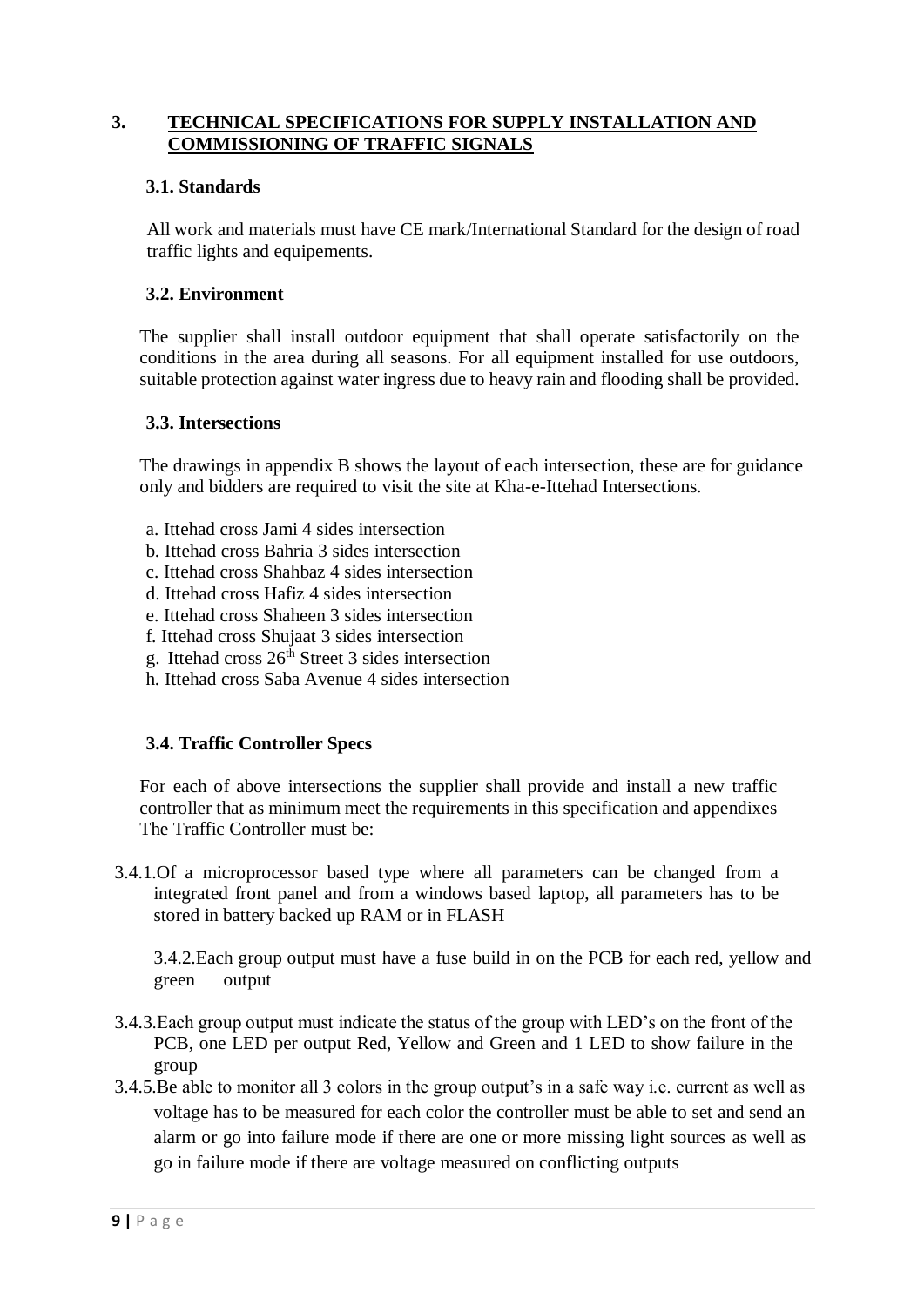- 3.4.6.Be able run, measure and detect LED with power consumption from 6 W and up to 100 W Halogen lamps
- 3.4.7.Have the capability to run signal heads in safe operation in Dim mode by use of a dim transformer, by safe operation means that the controller can measure and monitor all outgoing currents and voltages in bright as well as in Dimmed mode.
- 3.4.8.Be able to run Signal Heads with 230 V or Low Voltage Signal Heads with 42 V
- 3.4.9 The police panel can switch signals on/off and to amber flash as well as full stage control.
- 3.4.10. Provide as minimum 32 plans that can be freely programmed and activated by following options:

| 3.4.10.1. | Traffic activated by the traffic flow measured by loop detectors or<br>similar means (optional features) |
|-----------|----------------------------------------------------------------------------------------------------------|
| 3.4.10.2. | Controllers calendar clock with appropriate number of action points<br>per day                           |

3.4.11. Be able to work in the following modes/options:

| 3.4.11.1. | Local control, Fixed time (count down timer)                                      |
|-----------|-----------------------------------------------------------------------------------|
| 3.4.11.2  | Local control, Adaptive actuated by the traffic                                   |
| 3.4.11.3  | Coordinated control with other traffic controllers, in green waves by<br>clock or |
| 3.4.11.4  | by traffic actuated from a master controller                                      |
| 3.4.11.5  | Ethernet/Internet Connectivity option be available                                |

#### **3.5. Controller cabinet's**

3.5.1.The supplier shall supply and install new traffic signal controller cabinets for each intersection

- 3.5.2.The cabinet shall be of a sufficient size to house all the control equipment detectors, cable terminations and interface units
- 3.5.3.The contractor shall remove and dispose the old cabinet, taking care to make safe all electrical terminations and to fill any void
- 3.5.4.All controller bases shall be sealed to safeguard against the ingress of moisture or gas with a minimum of IP68 rating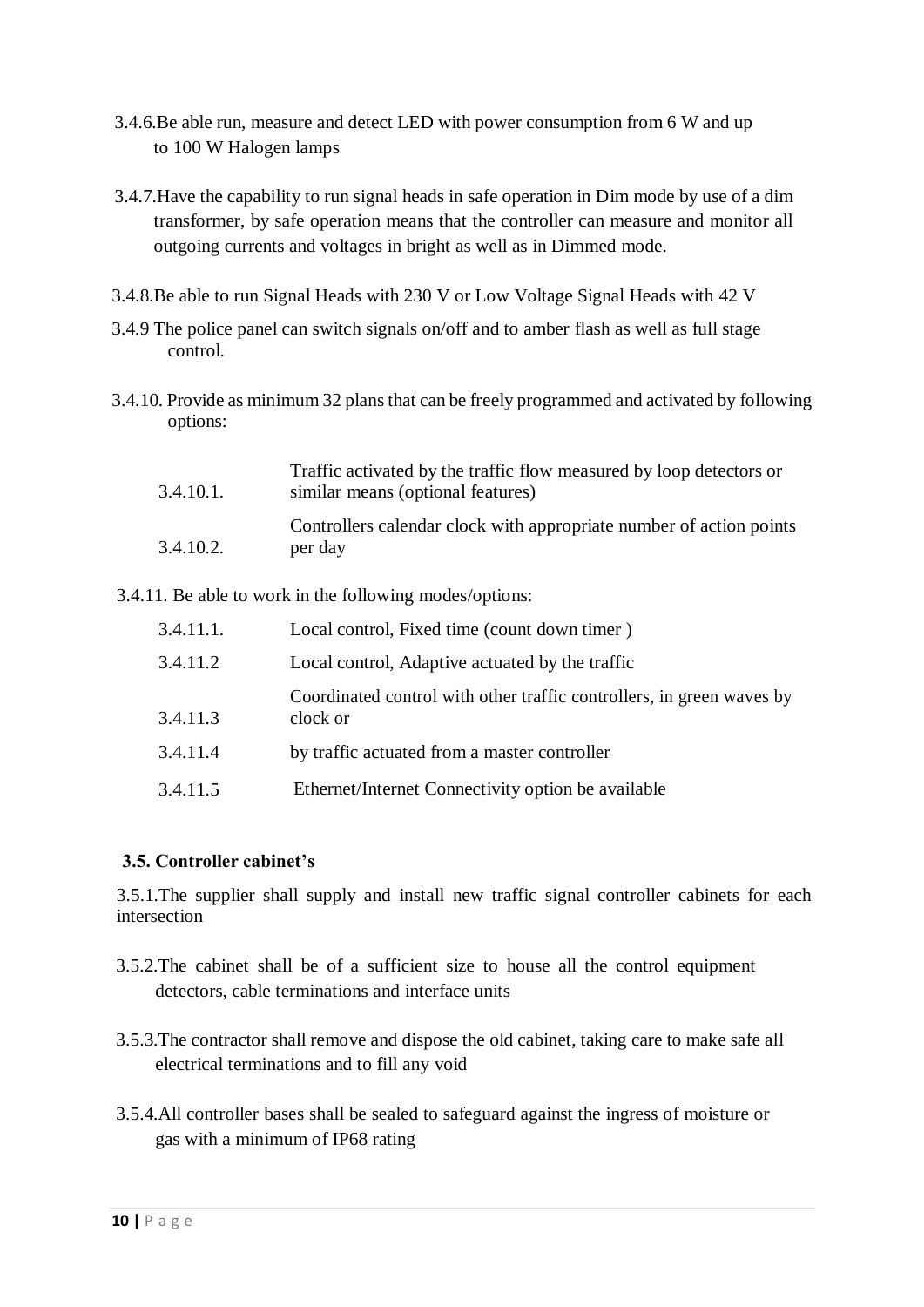- 3.5.5.The locks in the cabinets shall be in accordance with the requirements of the city
- 3.5.6.Controller documentation and site drawings shall be stored in a suitable pocket facility in each controller cabinet
- 3.5.7.Within the controller cabinet there shall be a power socket outlets protected by a residual current device for the maintenance staff
- 3.5.8.The controller cabinet shall comply with IP54, and IK07

#### **3.6. Cable**

- 3.6.1. The supplier must only provide high quality cables
- 3.6.2.Multi-core cabling shall have a minimum of 1.5mm^2, 4 cores available on all cable run. Low voltage (exceeding extra low voltage but not exceeding 1000v) and extra low voltage (not exceeding 50v) power supplies shall have separate multi-core cables and shall be run in separate ducts. Available duct space shall be fully utilized before using spare duct ways. Draw ropes shall be replaced following laying of cables in ducts. Traffic signal cables shall not share ducts with any other services
- 3.6.3.Cables, including loop feeder cables shall have their outer sheath colored orange. Additionally, cables shall be embossed with the legend "TRAFFIC SIGNALS" in 4mm high white characters. Two meters of slack cable shall be provided and shall be coiled in the pit located at the base of each traffic signal pole and at the controller
- 3.6.4.Cable runs shall be arranged so that one signal pole knockdown or one cable cut does not extinguish all the signals on any one approach. On completion of cable installation a drawstring shall be left in each duct
- 3.6.5.Cables shall not be bent to a radius of less than 12 times their diameter or less than the minimum bending radius recommended by their manufacturer, whichever is the greater
- 3.6.6.Cable identification shall be provided in all draw pits (chambers)

#### **3.7. Commissioning and Testing**

- 3.7.1.Factory Acceptance Tests (FATs) shall be carried out on the signal controllers, detection systems, and monitoring systems at least one week prior to the date for installation on site. Testing shall take place in the Supplier's depot.
- 3.7.2.The Engineer intends to witness the FATs and will request specific testing as he deems appropriate. To ease the burden of testing, the Supplier shall arrange for the controller tests to take place in batches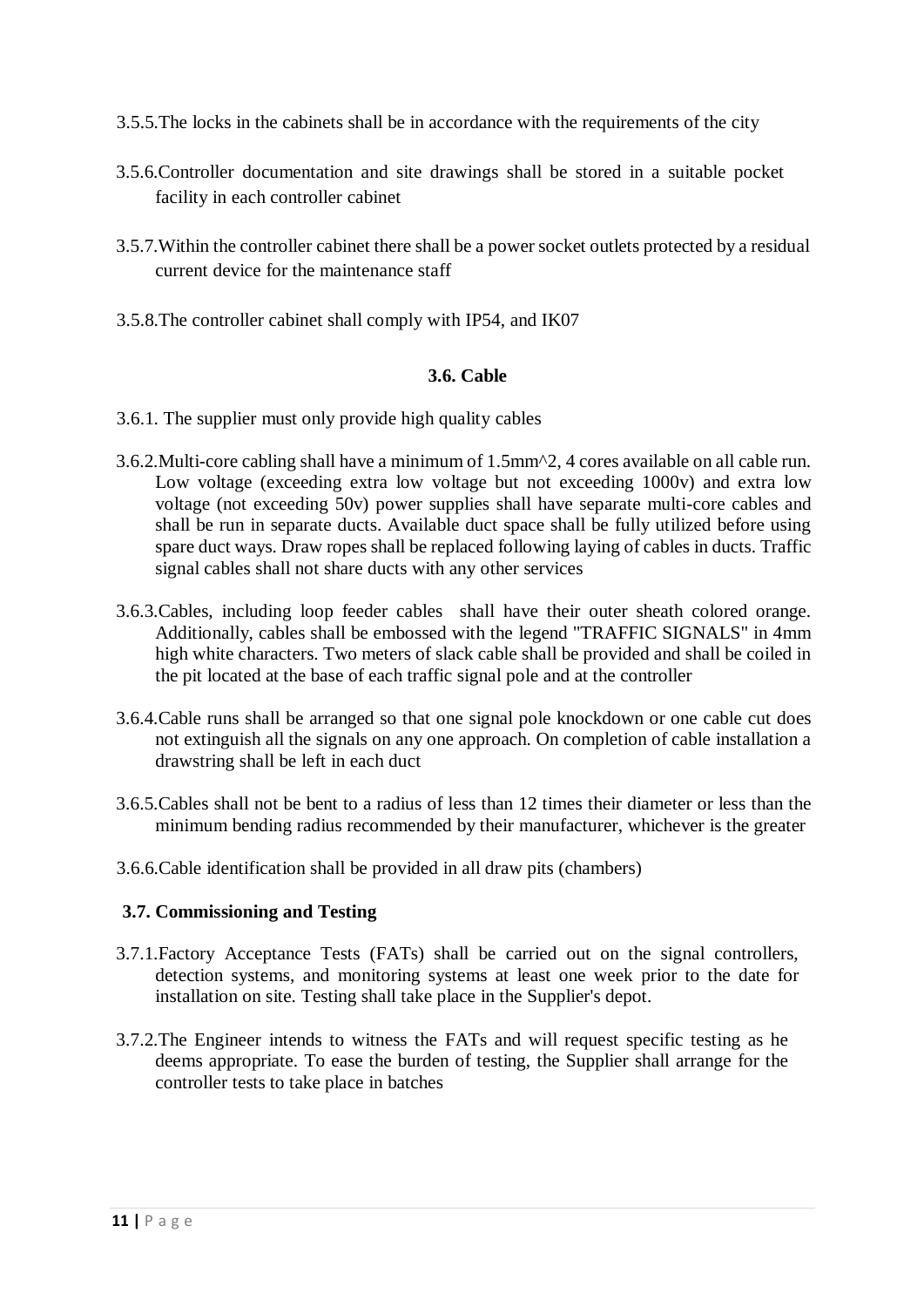#### **3.8. Mast Arm pole (Hot Dip Galvanized)**

Providing and fixing of straight/single arm/double arm, cantilever pole of heavy standard gauge(hot dip galvanized) 20 feet clear height pole of 5 inch /3 inch dia Gi Pipe (IIL, Jamal, Bashir or equivalent) with base plate 400X400 x 18mm thick with 4 Nos. 3/8" thickness with pole cap .The drawings for poles shall be submitted by the contractor for approval.

#### **3.9. Grounding**

All equipment (controller, battery backup and poles) likely to come into human contact. For the equipment and human security grounding shall be done up to the water level. The contractor shall test and prove that the resistance to earth does not exceed two (2.0) ohms.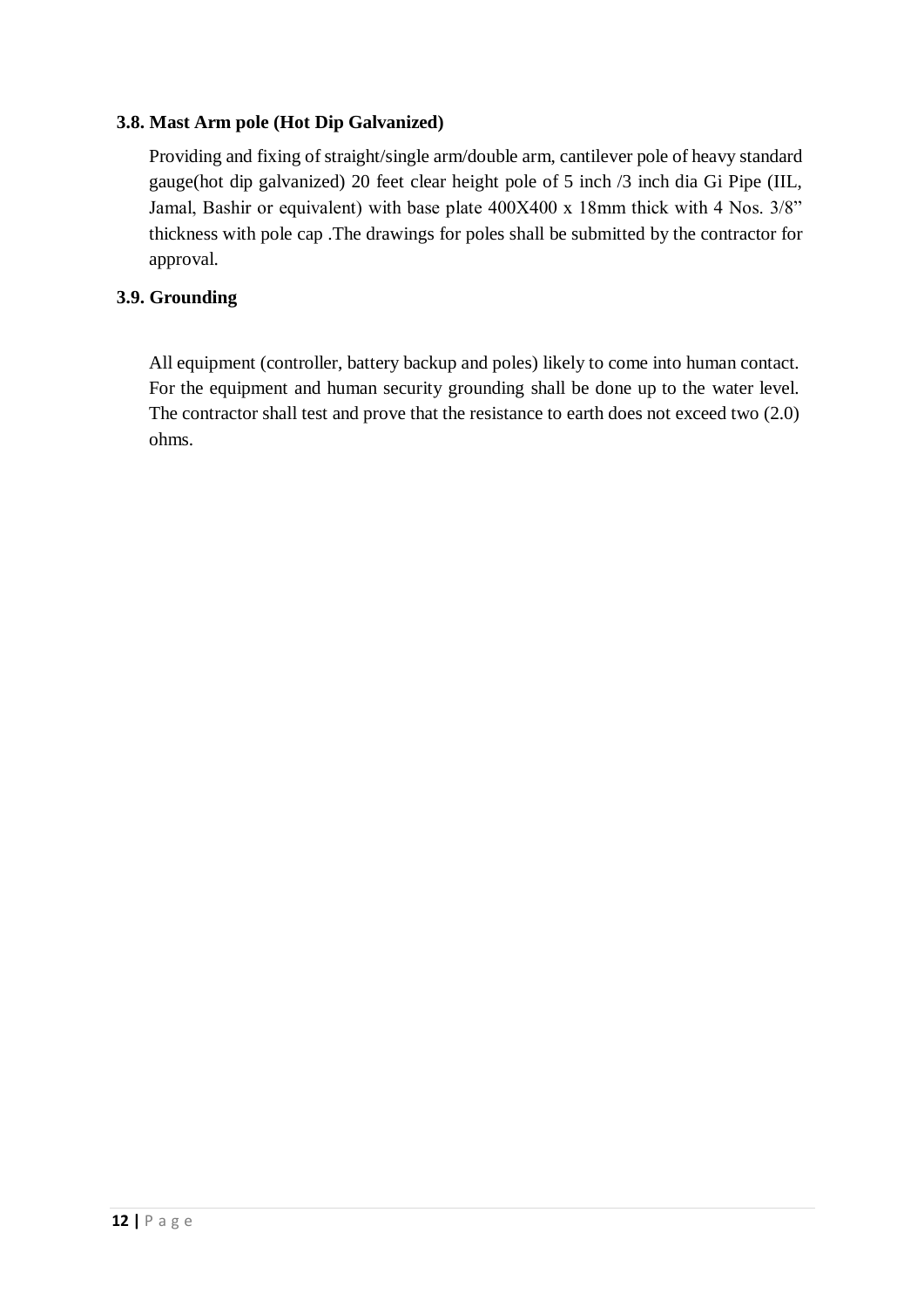#### **4. Hi-Flux Traffic Signal Heads**

#### **4.1. Vehicular Signal Heads**

Only world's recognized brand, internationally well reputed with huge references product will be considered. No mix match product with fake identities will be considered for evaluation.

All approaches to a junction shall be presented with vehicular signal heads positioned on Mast arm poles to increase visibility and on standard poles. Vehicular signal heads shall be 3 Aspect (Red, Amber, Green) 300mm diameter lens, housed in a suitable assembly (polycarbonate) with a rating of IP 65.

Vehicular signal heads shall be provided complete with all associated accessories such as fixing brackets, nuts, bolts, rubber seals etc. The Vehicle signal heads shall operate within the temperature and humidity ranges of -25C to 55C and 0% to 95% respectively.

The vehicular signal heads shall be of various configurations according to the traffic movements they are intended to control such as through, right-turn, left turn and Uturn movements. For controlling of right-turn and U-turn movements, the lens inside the signal heads shall have arrow and U-turn indications respectively in each aspect of the signal head.

The provided signal head shall be in compliance of below specs:

- LED signal heads shall have the following characteristics. Nominal Diameter 200mm to 300mm depends to application.
- UV (ultra Violet) stabilized 100% polycarbonate weather resistant housing I visor, door etc
- Colour stability but without coloured glass; should be smoked or colourless, operating voltage 196V to 240V and power consumption 8 to 9 Watts for 200mm 10-15 Watts for 300 mm
- Signal module will be rated IP-65, Light Emitting Diode (Hi-Flux LED) Optical System with Red, Amber & Green Modules with Hi-Intensity LED Light Source distribution

|           | • Luminous intensity for 300mm             | $>700$ cd                          |
|-----------|--------------------------------------------|------------------------------------|
| $\bullet$ | <b>Operating Voltage</b>                   | $196V$ to<br>240                   |
|           | Visual Angle 30° Visual<br><b>Distance</b> | $>$ or equal<br>to $500 \text{ m}$ |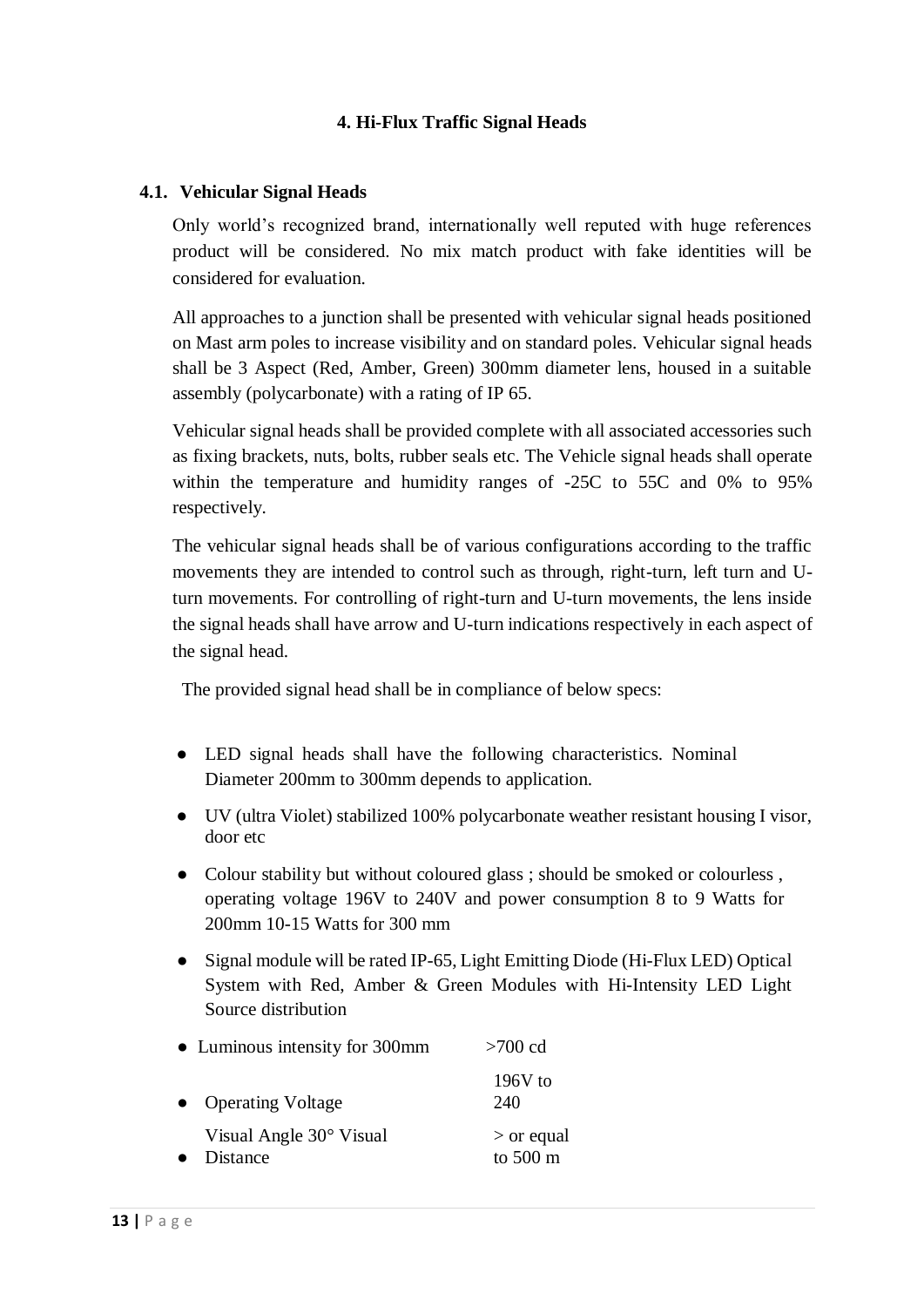- The electrical connections shall be of first quality bearing repetitive connections and dismantlement.
- The electrical wires shall be of first quality, flexible, and shall be specified for a temperature -40 degree centigrade up to 65 degree centigrade.
- Life span of LED Hi-Flux signal head would be  $>=80000$  Hours

#### **4.2. Hi-Flux Signal Heads**

#### **Compliance Sheet**

The provided signal head shall be in compliance of below specs: LED signal heads shall have the following characteristics. Nominal Diameter 200mm to 300mm depends to application. Compliance with CE.

| <b>Description</b>                   | Yes | N <sub>o</sub> | <b>Remarks</b> |
|--------------------------------------|-----|----------------|----------------|
| UV (ultra Violet)                    |     |                |                |
| stabilized 100 %                     |     |                |                |
| polycarbonate                        |     |                |                |
| weather resistant                    |     |                |                |
| housing I visor, door etc            |     |                |                |
| Colour stability but without         |     |                |                |
| coloured glass should be             |     |                |                |
| smoked or colourless                 |     |                |                |
| Operating Voltage 196V to            |     |                |                |
| 240V and power signal                |     |                |                |
| module will be rated IP-65,          |     |                |                |
| light emitting diods (LED)           |     |                |                |
| central optical system with          |     |                |                |
| red, amber & green module            |     |                |                |
| with homogeneous light               |     |                |                |
| distribution: Luminous               |     |                |                |
| intensity for                        |     |                |                |
| R 200 mm>700 cd:                     |     |                |                |
| G 200 mm>650 cd                      |     |                |                |
| Y 200 mm>600 cd                      |     |                |                |
| Luminous intensity for               |     |                |                |
| 300>700 cd                           |     |                |                |
| Consumption 8 to 9 watts for         |     |                |                |
| 200 mm 10-15 watts for 300           |     |                |                |
| mm                                   |     |                |                |
| Visual angle 30° Visual              |     |                |                |
| Distance:>=500 m                     |     |                |                |
| The Electrical wires shall be        |     |                |                |
| of first quality, flexible and       |     |                |                |
| shall be specified for a             |     |                |                |
| temperature $-40^{\circ}$ C upto 65C |     |                |                |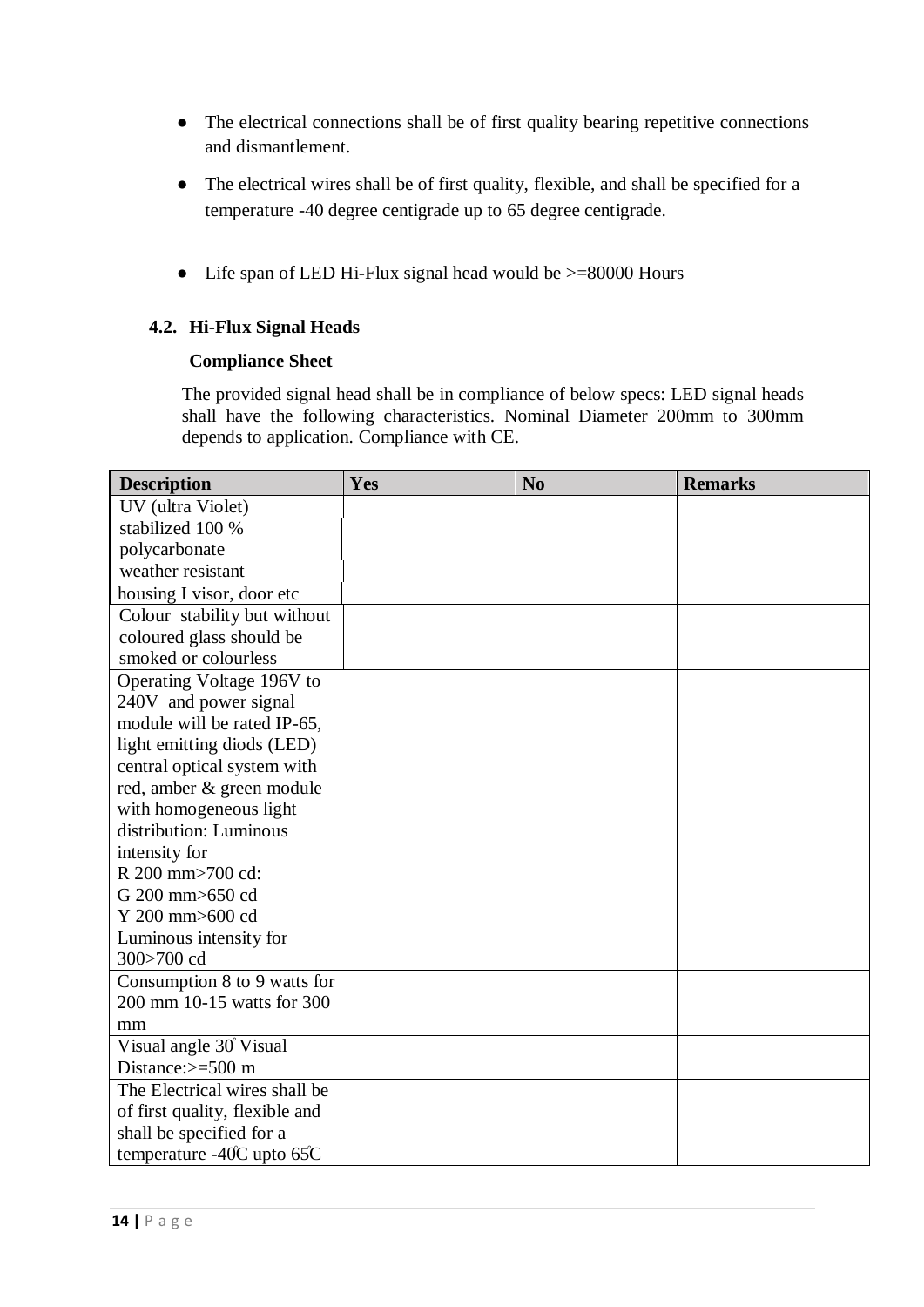#### **5. Power Back Up**

#### **5.1. Un-interrupted Power Supply (UPS)**

The Contractor shall install and integrate an intelligent Uninterruptible Power Supply (UPS) to maintain power to all installations at the junctions including but not limited to traffic controller, its associated signal lights and detection system, communication system, CCTV system; in the event of mains power failure. The UPS shall be able to support the devices under normal operative conditions for a minimum of three hours.

#### **5.2. PURE SINE WAVE UPS CUM SOLAR INVERTER (2KVA)**

This shall a multi-function inverter/charger, combining functions of inverter, solar charger and battery charger to offer uninterruptible power support with portable size. Its comprehensive LCD display offers user-configurable and easy-accessible button operation such as battery charging current, AC/solar charger priority, and acceptable input voltage based on different applications.

| <b>Features/Specifications</b>                         | Yes | N <sub>0</sub> | <b>Remarks</b> |
|--------------------------------------------------------|-----|----------------|----------------|
| Pure Sine wave inerter                                 |     |                |                |
| Configurable AC/Solar input priorty<br>via LCD setting |     |                |                |
| Compatible to mains voltage or<br>generator power      |     |                |                |
| Auto restart while AC is recovering                    |     |                |                |
| Cold start function                                    |     |                |                |
| Overload & Short circuit protection                    |     |                |                |
| Efficiency greater than 90%                            |     |                |                |
| Solar charge current should be<br>minimum 60A          |     |                |                |
| AC charger minimum 20 A                                |     |                |                |
| Operating Temperature minimum<br>$0-55$ degree         |     |                |                |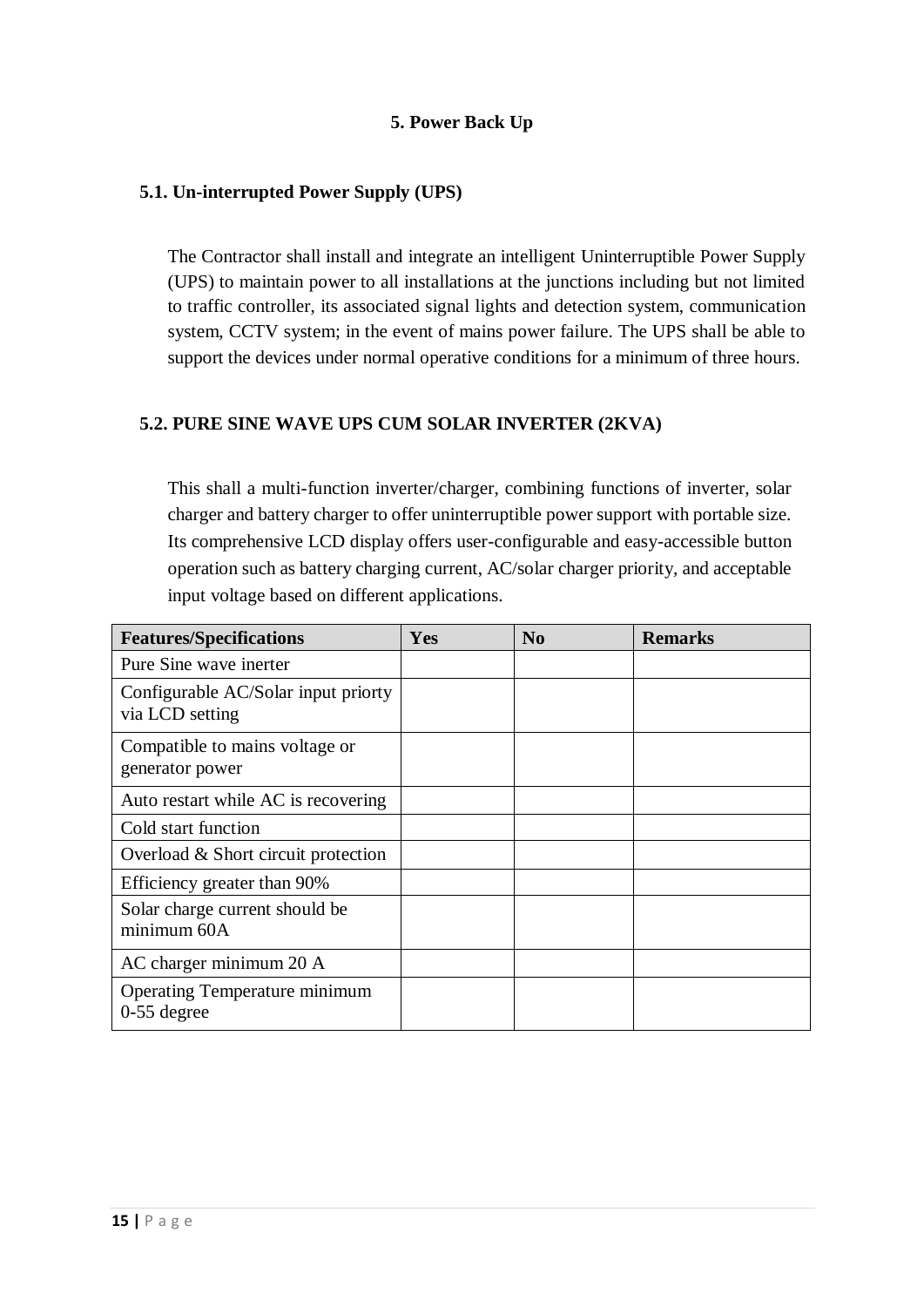#### **5.3. Battery**

VRLA deep cycle Gel battery 12V 200Ah, specifically designed for specified application having design life 10-12 years manufactured by world renowned manufacturer. Batteries should completely sealed construction which eliminates the need for watering.

It should have following basic features:

| Specification                                       | Yes | N <sub>o</sub> | <b>Remarks</b> |
|-----------------------------------------------------|-----|----------------|----------------|
| Spill proof / leak proof                            |     |                |                |
| Valve regulated Max<br>internal pressure 2.5<br>psi |     |                |                |
| Multi-position usage                                |     |                |                |
| <b>Analytical Grade</b><br>electrolyte              |     |                |                |
| Multi-cell container                                |     |                |                |
| ABS Case and cover                                  |     |                |                |
| Low self-discharge                                  |     |                |                |
| Design Life 12 Years                                |     |                |                |
| ISO 9001, CE and<br><b>EMC</b> certificates         |     |                |                |

#### **6. Two Digits Red-Green Countdown Timer:**

- 1. Application junction traffic light signaling
- 2. Available in learning, adaptive or communicative version
- 3. Ability to be synchronized with any traffic signal controller
- 4. Wide operating voltage
- 5. Transparent polycarbonate optical lens impact resistant
- 6. High intensity LED light source low energy consumption
- 7. 5mm LED (DIP) by EPISTAR
- 8. Long life cycle more than 80,000 working hours
- 9. Highly durable polycarbonate housing; UV-light resistance
- 10. Fixation system with aluminum mounting brackets
- 11. Compliance with CE, RoHS, EN12368, ISO9001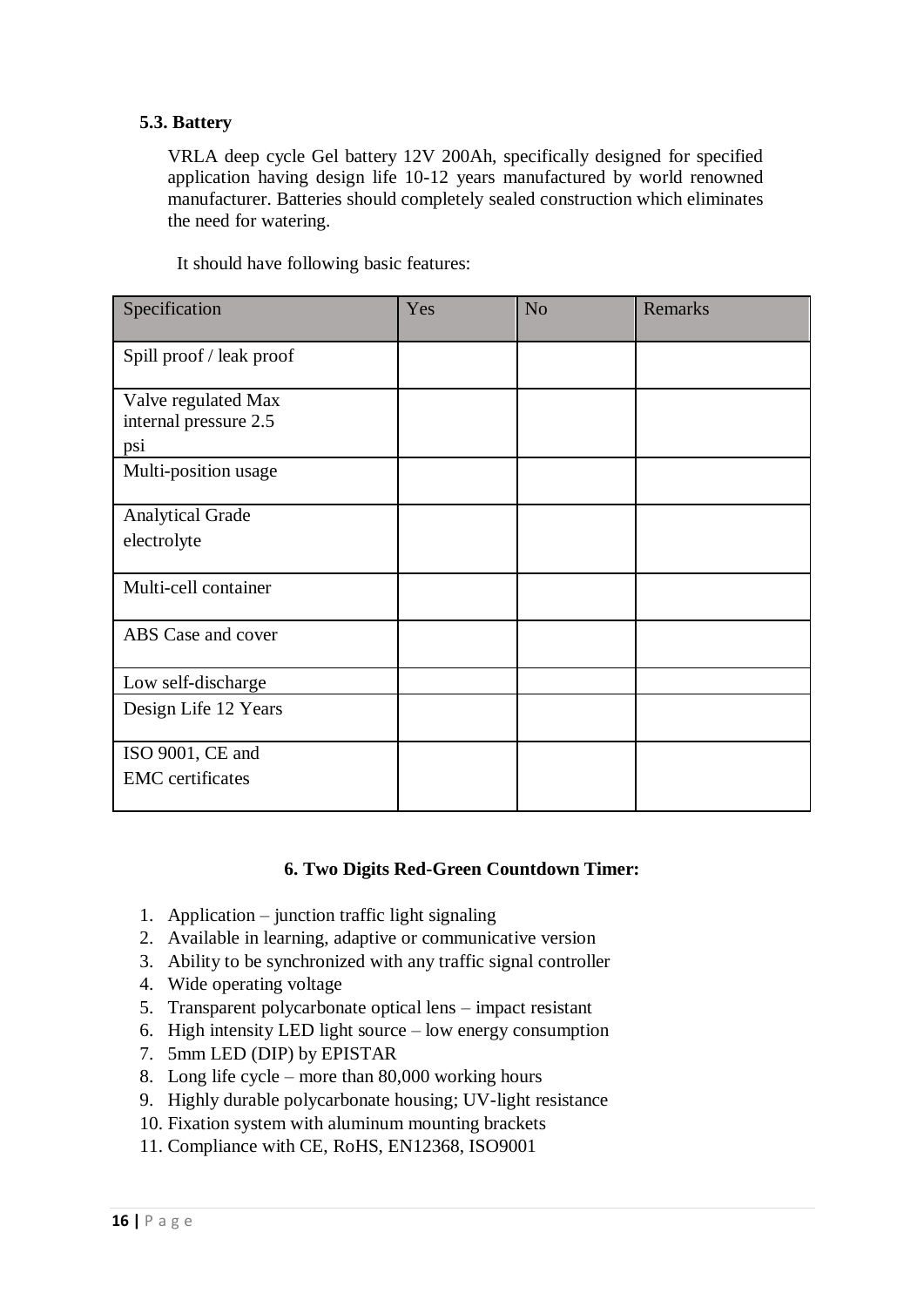## **6.1 Technical Specifications:**

| <b>Size</b>              | 300 to 400 mm                                       |
|--------------------------|-----------------------------------------------------|
| Color                    | Red & Green                                         |
| LED Qty                  | R/G: 128 Pcs                                        |
| Light Intensity          | $R \ge 10000 \text{cd/m}_2$                         |
|                          | G>20000cd/m2                                        |
| <b>View Distance</b>     | >500m                                               |
| Wave Length              | $R:625~630$ nm                                      |
| IP Grade                 | IP65                                                |
| Viewing angle            | $L/R - 30$ U/D-30                                   |
| <b>Working Temp</b>      | $-40^{\circ}\text{C}\rightarrow+80^{\circ}\text{C}$ |
| <b>Working Voltage</b>   | Dc 12V, DC24V; AC85V-265V, 50-60HZ                  |
| <b>Housing Material</b>  | Polycarbonate-UV Resistant                          |
| Life Span                | $\geq 80,000$ hrs                                   |
| <b>Power Consumption</b> | $R \leq 10W$ G $\leq 12W$                           |
| Warranty                 | 3 years                                             |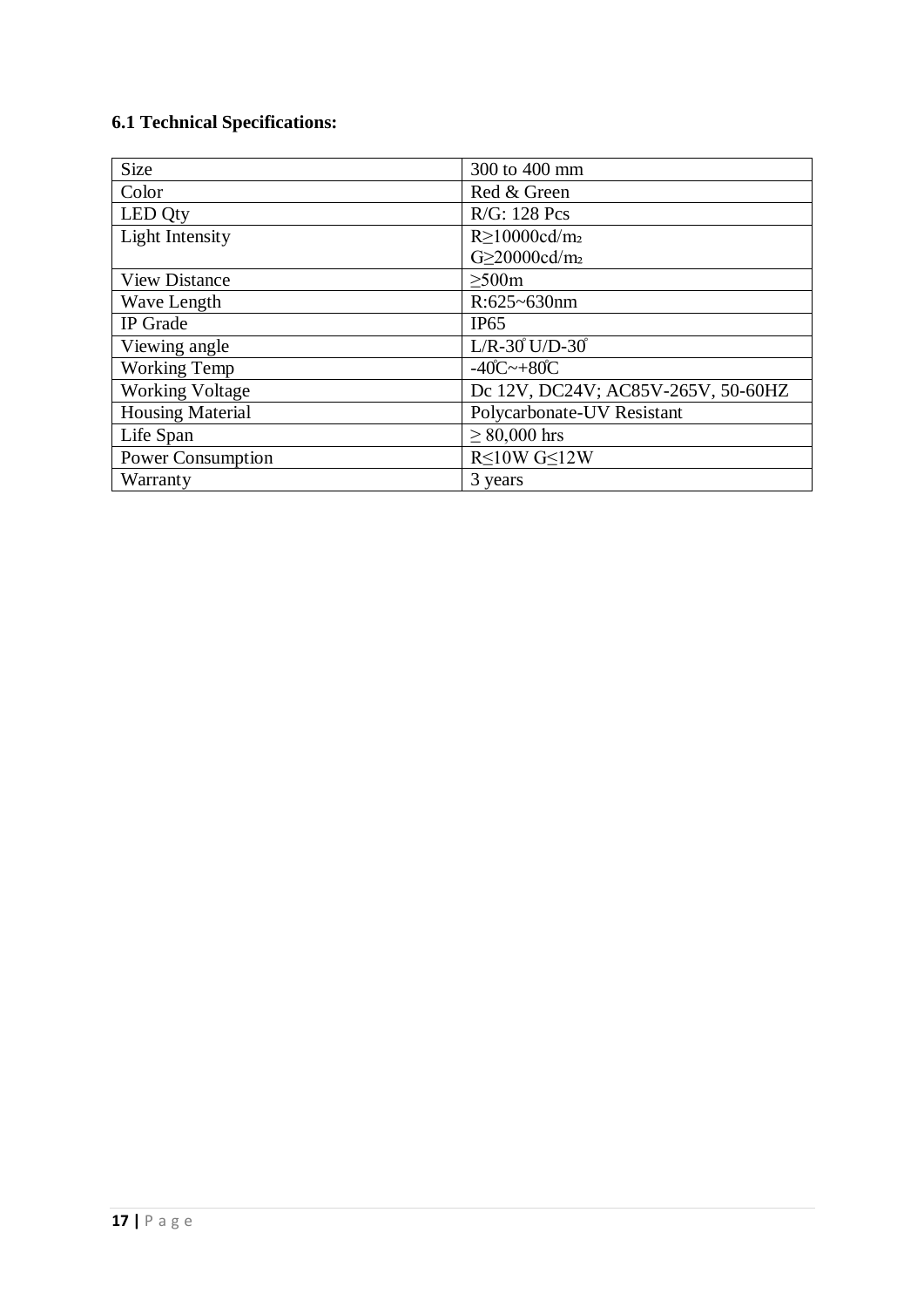## **BID FORM**

## **BOQ TRAFFIC SYSTEM AND ASSOCIATED ACCESSORIES (08 INTERSECTIONS CLIFTON CANTT)**

Rs. 2,000/- deposited vide Bank Challan No. \_\_\_\_\_\_\_\_\_\_\_\_\_\_\_\_\_ dated \_\_\_\_\_\_\_\_\_\_ The "Bid Form" is issued to M/S \_\_\_\_\_\_\_\_\_\_\_\_\_\_\_\_\_\_\_\_\_\_\_\_\_\_\_\_\_\_\_\_\_\_\_\_\_\_\_\_\_\_ for Supply of the contract of the contract of the contract of the contract of the contract of the contract of the contract of the contract of the contract of the contract of the contract of the contract of the contract of the

#### **Cantonment Executive Officer** Cantonment Board Clifton

| $\mathbf{A}$   | <b>Traffic Signal and Associated items</b>                                                                                                                                                                                                |                  |                   |       |                        |                |  |
|----------------|-------------------------------------------------------------------------------------------------------------------------------------------------------------------------------------------------------------------------------------------|------------------|-------------------|-------|------------------------|----------------|--|
| S.<br>No.      | Description of items                                                                                                                                                                                                                      | Qty/<br>Crossing | Qty/8<br>Crossing | Unit  | Quoted<br>Rate<br>(Rs) | Amount<br>(Rs) |  |
| $\mathbf{1}$   | Excavation in soil and back<br>filling                                                                                                                                                                                                    | 20               | 250               | P.LM  |                        |                |  |
| $\overline{2}$ | Metallic road cut $4" - 6"$<br>depth, providing/laying of<br>PCV pipe (Polythlene)<br>without joint $1 - \frac{1}{2}$ , $2$ dia<br>including road cutting and<br>refilling 1:2:4 cement, crush,<br>stone, sand as per site<br>requirement | 70               | 600               | P.LM  |                        |                |  |
| 3              | <b>Termination of Complete</b><br>Intersection                                                                                                                                                                                            | $\mathbf{1}$     | 8                 | Each  |                        |                |  |
| $\overline{4}$ | P&L of U-PVC pipe complete<br>with all special like sockets,<br>Tee, Elbow complete in all<br>respect                                                                                                                                     |                  |                   |       |                        |                |  |
|                | a) 50 mm (2") dia 4.05 mm<br>thick                                                                                                                                                                                                        | 110              | 1200              | P.Mtr |                        |                |  |
| 5              | Providing / laying testing and<br>commissioning of Multicore<br>PVC insulted sheathed copper<br>conductor cable (Newage,<br>Pakistan Cable or equivelant)                                                                                 |                  |                   |       |                        |                |  |
|                | a) Single core 2.5 mm^2                                                                                                                                                                                                                   | 200              | 2000              | P.Mtr |                        |                |  |
|                | b) 4 core $1.5$ mm $^2$                                                                                                                                                                                                                   | 950              | 9500              | P.Mtr |                        |                |  |
|                | c) $2 \text{ core } 2.5 \text{ mm}^2$                                                                                                                                                                                                     | 40               | 400               | P.Mtr |                        |                |  |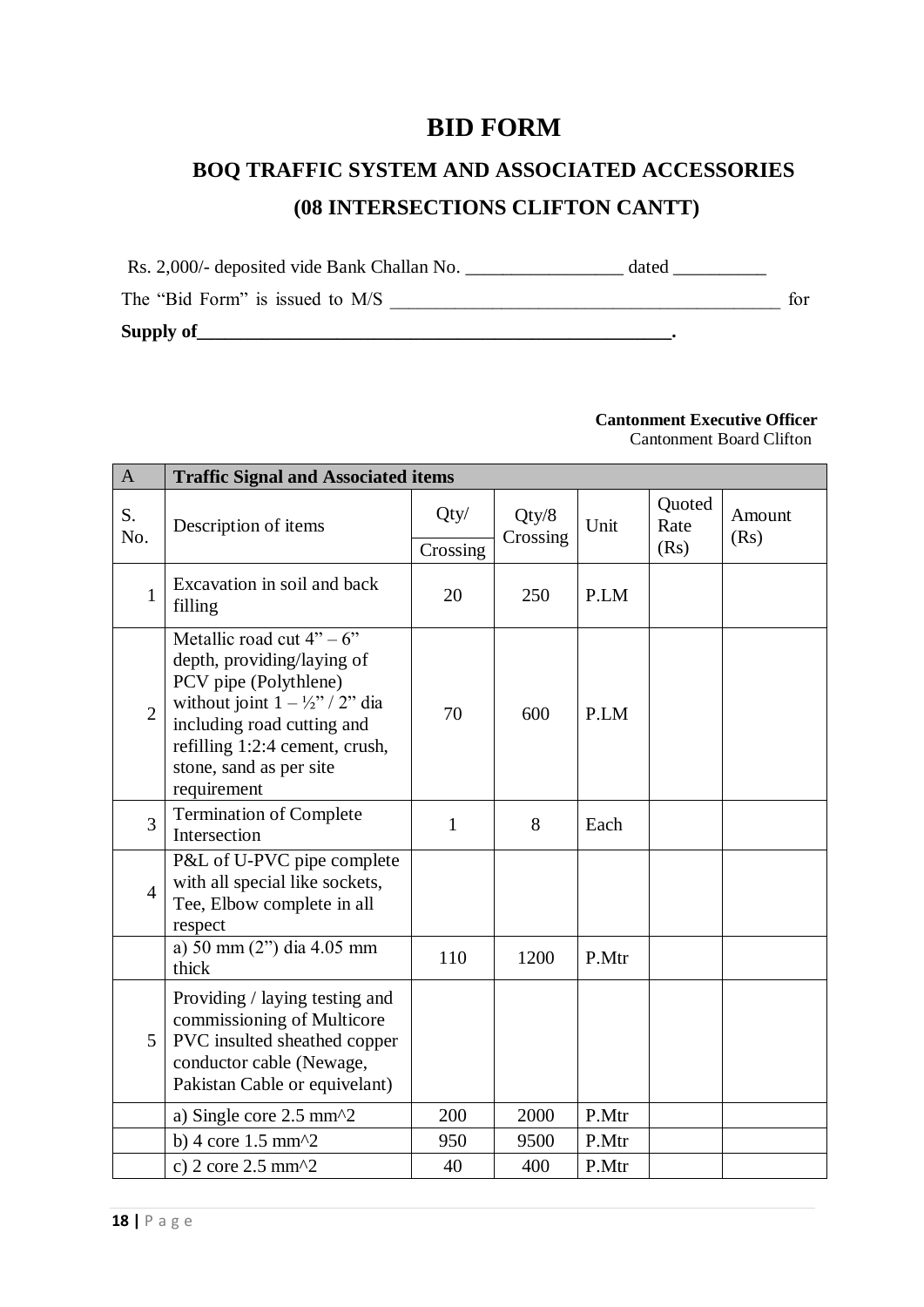| 6              | Providing and fixing of Hi-<br>Flux traffic signal heads with<br>latest hipower LEDs as light<br>Source in red, yellow and<br>green lamp and 100 %<br>Polycarbonate material, IP-65<br>light Emitting Diode (LED)<br>Imported                                                             |              |     |      |  |
|----------------|-------------------------------------------------------------------------------------------------------------------------------------------------------------------------------------------------------------------------------------------------------------------------------------------|--------------|-----|------|--|
|                | a) $3$ -Aspect 200 mm                                                                                                                                                                                                                                                                     | 8            | 40  | Each |  |
|                | b) $3$ -Aspect $300$ mm                                                                                                                                                                                                                                                                   | 8            | 140 | Each |  |
| 7              | Two Digit LED light source hi<br>intensity Red, Green<br>Countdown timer Compliance<br>with CE (Imported)<br>Polycarbonate                                                                                                                                                                | 8            | 50  | Each |  |
| 8              | Providing earth upto water<br>level as per specification<br>approved by the Engineer<br>Incharge                                                                                                                                                                                          | $\mathbf{1}$ | 8   | Each |  |
| 9              | Supply & Installation of<br>Inteligent Urban Advance<br><b>Traffic Signal Controller</b><br>(Imported with Import<br>documents) alongwith<br><b>Controller Cabinet and its</b><br>footing                                                                                                 | $\mathbf{1}$ | 8   | Each |  |
| 10             | Construction of 2'X2'X2'<br>inner draw pits with PCC<br>Covers                                                                                                                                                                                                                            | 8            | 80  | Each |  |
| 11             | Providing and fixing of signal<br>standard poles (hot dip<br>galvanized) with 15 feet height<br>Gi Pipe (IIL, Jamal, Bashir or<br>equivalent) 4" dia complete<br>with base plat 12 mm thick<br>with 4 Nos. $3/8$ " thickness and<br>stiffener as per drawing given<br>and i/c paint       | 8            | 32  | Each |  |
| 12             | Providing and fixing of single<br>arm cantilever pole (hot dip<br>galvanized) 20 feet high pole<br>of 5 inch /3 inch dia Gi Pipe<br>(IIL, Jamal, Bashir or<br>equivalent) with base plate<br>400X400 x 18mm thick with 4<br>Nos. 3/8" thickness with pole<br>cap as per drawing given i/c | 8            | 50  | Each |  |
| $19$   P a g e |                                                                                                                                                                                                                                                                                           |              |     |      |  |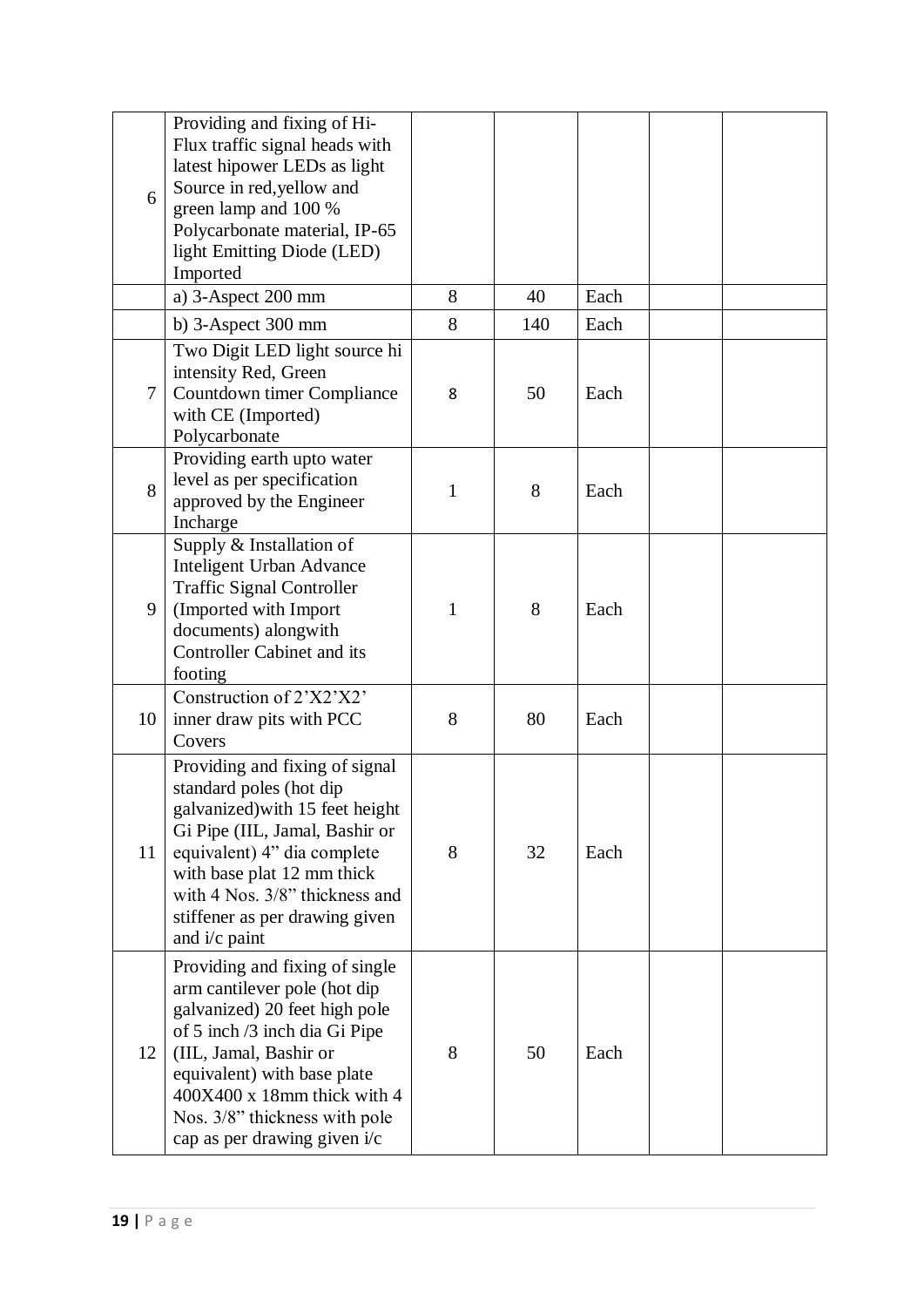| 13 | Providing and fixing of double<br>arm cantilever pole (hot dip<br>galvanized) 20 feet high pole<br>of 5 inch /3 inch dia Gi Pipe<br>(IIL, Jamal, Bashir or<br>equivalent) with base plate<br>400X400 x 18mm thick with 4<br>Nos. 3/8" thickness with pole<br>cap as per drawing given i/c | 8              | 50  | Each |  |
|----|-------------------------------------------------------------------------------------------------------------------------------------------------------------------------------------------------------------------------------------------------------------------------------------------|----------------|-----|------|--|
| 14 | Foundation making for<br>cantilever pole (hot dip<br>galvanized)traffic pole<br>including 1" dia 4 feet long J-<br>Bolts nuts washers inclusive<br>of sundry material like<br>cement, sand, concrete with<br>paint and labour charges                                                     | 8              | 100 | Each |  |
| 15 | Foundation making for<br>standard traffic pole(hot dip<br>galvanized) including 3/4" dia<br>2.5 ft long J-Bolts nuts<br>washers inclusive of sundary<br>of sundary material like<br>cement, sand, concrete (PCC)<br>with paint & labour charges                                           | 8              | 32  | Each |  |
| B) | <b>Power Back up System</b>                                                                                                                                                                                                                                                               |                |     |      |  |
| 16 | Supply, Installation pure sine<br>wave hybrid power inverter<br>having flexible configuration<br>24 Volts (2 KVA) with built<br>in MPPT solar charge<br>controller (60A) out door<br>application                                                                                          | 1              | 8   | Each |  |
| 17 | Supply & Installation of<br>maintenance free (12V 200<br>Ah), Deep cycle Gel Battery                                                                                                                                                                                                      | $\overline{2}$ | 16  | Each |  |
| 18 | Supply & Installation of<br>outdoor cabinet for inverters<br>and underground battery<br>arrangement (JOB)                                                                                                                                                                                 | $\mathbf{1}$   | 8   | Each |  |
|    | <b>Grand Total</b>                                                                                                                                                                                                                                                                        |                |     |      |  |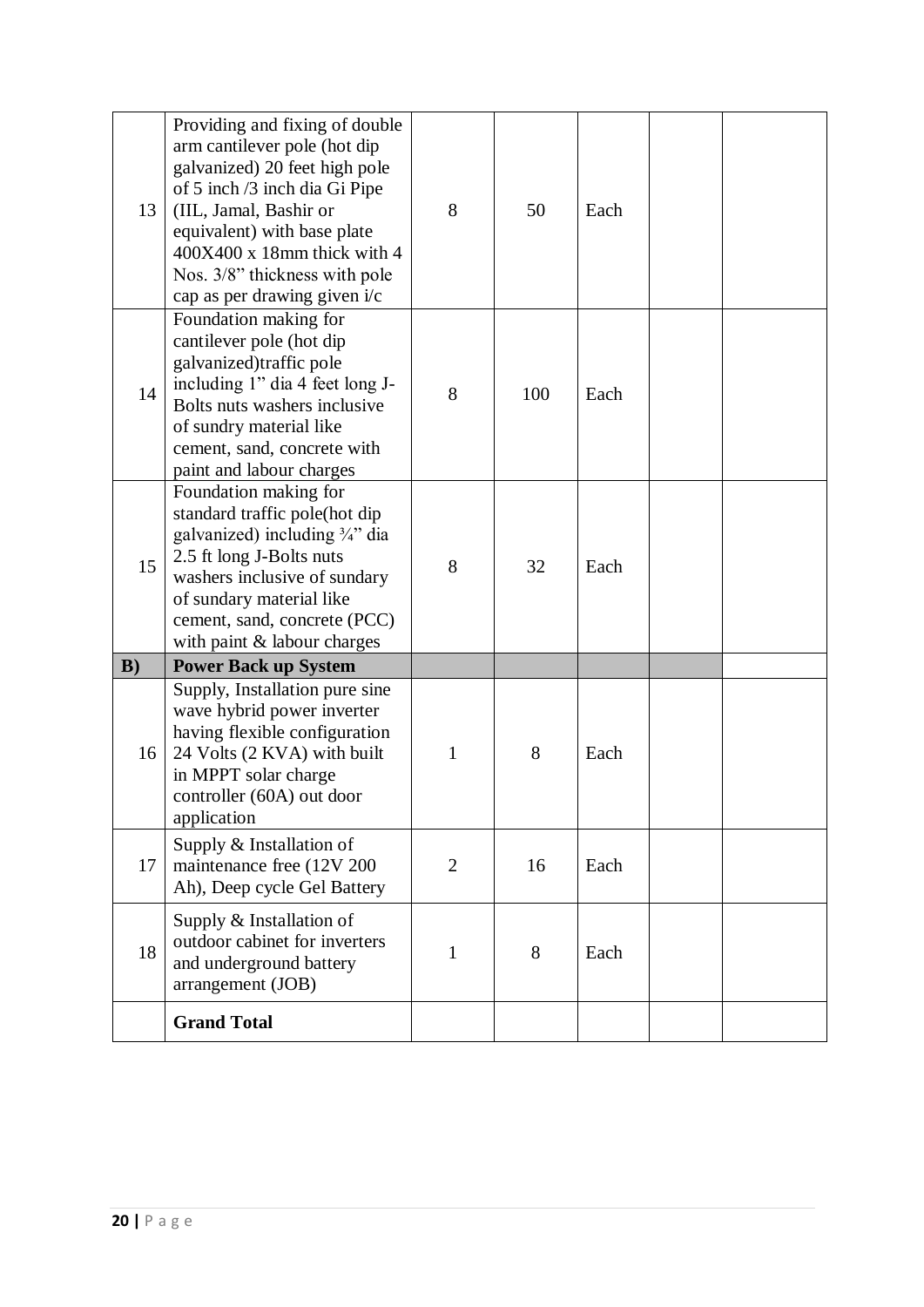#### **GENERAL CONDITIONS OF CONTRACT AGREEMENT**

- 1. That the work shall be carried out strictly in accordance with the specifications laid down in MES Schedule, sanction estimates and plans/drawings in the most substantial and workman like manner. If through the use of material not in accordance with the MES specifications given apparent in the work at site the Executive Officer or Chief /Senior Cantt Engineer shall at any time at short notice to the contractor, demolish, remove or make good the defective work at the risk and cost of the contractor. And further that if after the certificate of completion has been given the contractor shall make good within six months of the completion of work the defective work or the CEO shall be at liberty to remove the defects at the risk and cost of the contractor. The amount so incurred on the work shall be recoverable from the security of the contractor held by the Board.
- 2. The work shall be completed within the period given in the work order. The work throughout the specified period shall be executed with due diligence during the currency of the contract. If the time is not extended by the Cantt Executive Officer then the contractor shall pay as compensation to the Board 2% of estimated cost for every day the work remains unfinished after specified date give in the work order. The time limit is the essence of the contract.
- 3. The Scope of work may increase or decrease from the tender amount as per Budget provisions or requirement of work during Financial Year.
- 4. That if the contractor desires are extension in the time limit for completion of the work on the grounds which are unavoidable and beyond the control of the contractor, he shall apply in writing to the Cantonment Executive Officer, before the date of expiry of the time limit of work, stating reasons, and the Cantonment Executive Officer, may extend the time, whose decision shall be final.
- 5. That if the contractor fails to execute and complete the work within the period allowed to him or within the extended period, the Board shall have the right to get the work executed from any other agency at the risk and cost of the contractor and recover the extra cost so incurred from the security or otherwise / no work shall be carried out on holidays except with prior permission in writing of the Cantt Executive Officer.
- 6. The Cantt Executive Officer shall have power to make any alteration or addition to the original specifications that may appear to him necessary or advisable during the progress of the work and the contractor shall be bound to carry out the same in accordance with the instructions which will be given to him in writing, by the Cantt Executive Officer. It shall be also lawful for the Cantt Executive Officer to get any of the constriction work executed departmentally where it seems necessary.
- 7. That the work shall be carried out in accordance with the estimates and plans. Any variation which becomes necessary either on account of plan or design of the work or for any other reason the Cantt Executive Officer shall be competent to order the execution of such variations and these shall be paid for at the approved rates.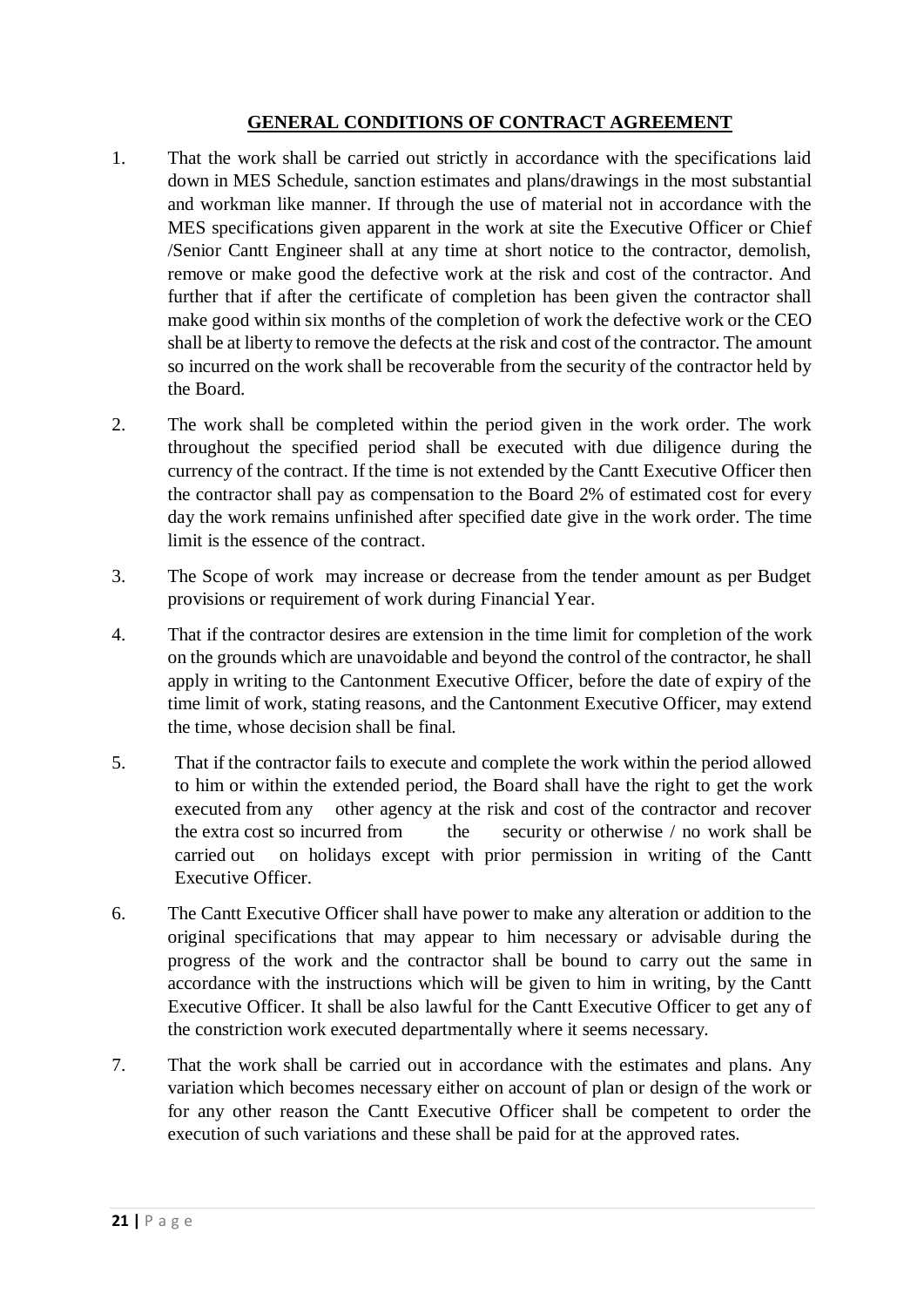- 8. The contractor shall not assign or sublet the contract without the prior permission, in writing, of the Board. If he does so, he shall be liable to loose the contract as well as security at the discretion of the Board and he shall pay the additional expenses incurred in getting the work completed.
- 9. That the contractor shall together with his tender application earnest money equal to 2% (two percent) of the total estimated cost of the work in the shape of pay-order or deposit call of an approved schedule bank of Pakistan in favour of Cantt Executive Officer. The deposit at call will be retained by Cantt Board and applied towards the damages suffered by Cantt Board if the contractor should default in commencing of the work under the contract within seven days from the date of execution of contract agreement.
- 10. Where it is discovered that any overpayment has been made to the contractor in respect of any work done by him or allowed to him under this contract, such overpayment shall be recovered by the Cantonment Executive Officer from the contractor by deduction from any bill of the contractor.
- 11. The contractor shall indemnify the Board, its officer and all servants against all claim, in respect of any injury or damage arising out of or in connection with the execution of this contract to any person or property.
- 12. At any time during the execution of the contract, if the work of the contractor is found unsatisfactory and not in accordance with the specifications, the Board shall be competent to get the defects removed through some other agency at the risk and cost of the contractor besides this the Board shall also be competent to get the un executed work done through other agency at the risk and cost of the contractor. Any extra expense that may be incurred under this clause, may be recovered from the contractor / from his security deposit or from any other sum that may then or at any time be due to the contractor / or from his property as arrears of land revenue.
- 13. If the contractor abandons the work or keep it suspended for a period exceeding fifteen days consecutively for the reasons which are not beyond his control, the Board shall have the right to determine the work after serving seven days' notice and get the remaining work completed / executed through any other agency at the risk and cost of the contractor.
- 14. The contractor shall be responsible for compensation to his workman under workmen's compensation Act.
- 15. The approved rates for the original works of roads, buildings, sewerage, water supply and electric etc. will remain valid till the completion of the respective works and the contractor shall not be entitled to claim any escalation for the subject work.
- 16. The security equal to 5% of the work done will be deducted from the final bill which will be kept for 12 month from the date of final payment or after audit of respective work which ever is later for meeting the expenditure in case any defect arises in the work and the contractor fails to rectify it.